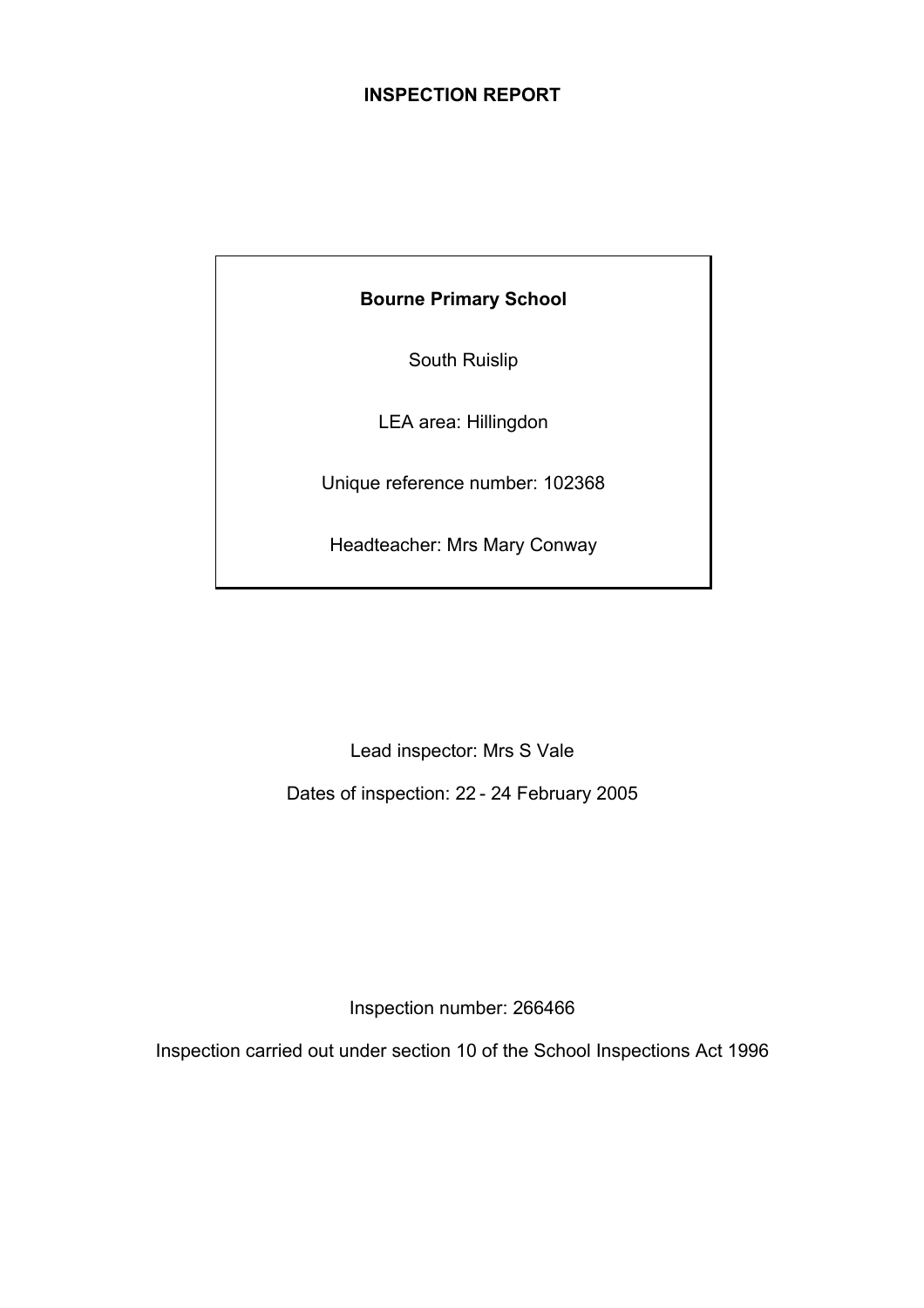## © Crown copyright 2005

This report may be reproduced in whole or in part for non-commercial educational purposes, provided that all extracts quoted are reproduced verbatim without adaptation and on condition that the source and date thereof are stated.

Further copies of this report are obtainable from the school. Under the School Inspections Act 1996, the school must provide a copy of this report and/or its summary free of charge to certain categories of people. A charge not exceeding the full cost of reproduction may be made for any other copies supplied.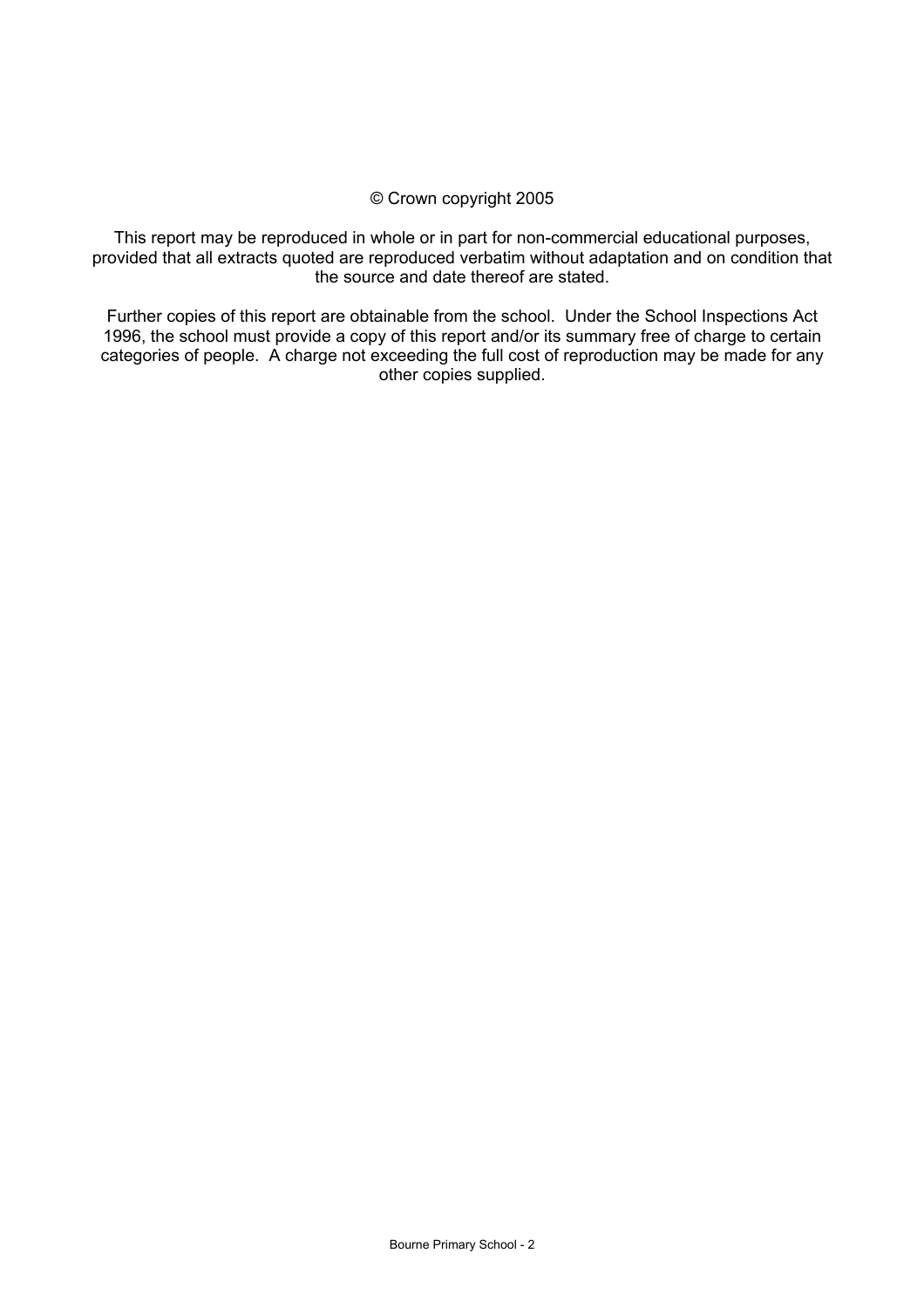## **INFORMATION ABOUT THE SCHOOL**

| Type of school:                                       | Primary                                           |
|-------------------------------------------------------|---------------------------------------------------|
| School category:                                      | Community                                         |
| Age range of pupils:                                  | $3 - 11$                                          |
| Gender of pupils:                                     | Mixed                                             |
| Number on roll;                                       | 202                                               |
| School address:                                       | Cedar Avenue<br>South Ruislip<br>Ruislip<br>Middx |
| Postcode:                                             | HA4 6UJ                                           |
| Telephone number:                                     | 020 8845 2606                                     |
| Fax number:                                           | 020 8845 2606                                     |
| Appropriate authority:<br>Name of chair of governors: | Governing body<br>Mrs L Grimes                    |
| Date of previous inspection:                          | $7^{th} - 9^{th}$ June 1999                       |

## **CHARACTERISTICS OF THE SCHOOL**

Bourne Primary is a one-form entry school situated in South Ruislip in the London Borough of Hillingdon. The majority of pupils come from owner-occupied properties, although the clientele is changing with more pupils coming from local authority housing and rented property. The range of attainment on entry is varied but overall it is in line with national expectations. There are 202 pupils on roll with provision for 35 part time nursery places, although there are currently only 25 children in nursery. This represents a fall in numbers over the past few years. The percentage of pupils known to be eligible for free school meals is below the national average. The percentage of pupils whose first language is not English is above the national average; of these, the main languages spoken are Arabic and Hindi. The percentage of pupils identified as having special educational needs is broadly in line with the national average, as is the number of pupils with statements. Staff recruitment has been difficult and has had an impact on the role of subject co-ordinators within the school. It received a School Achievement Award in 2002 and is involved in a number of community provisions. These include the family learning programme, which involves children and parents reading together, family support services and positive parenting courses.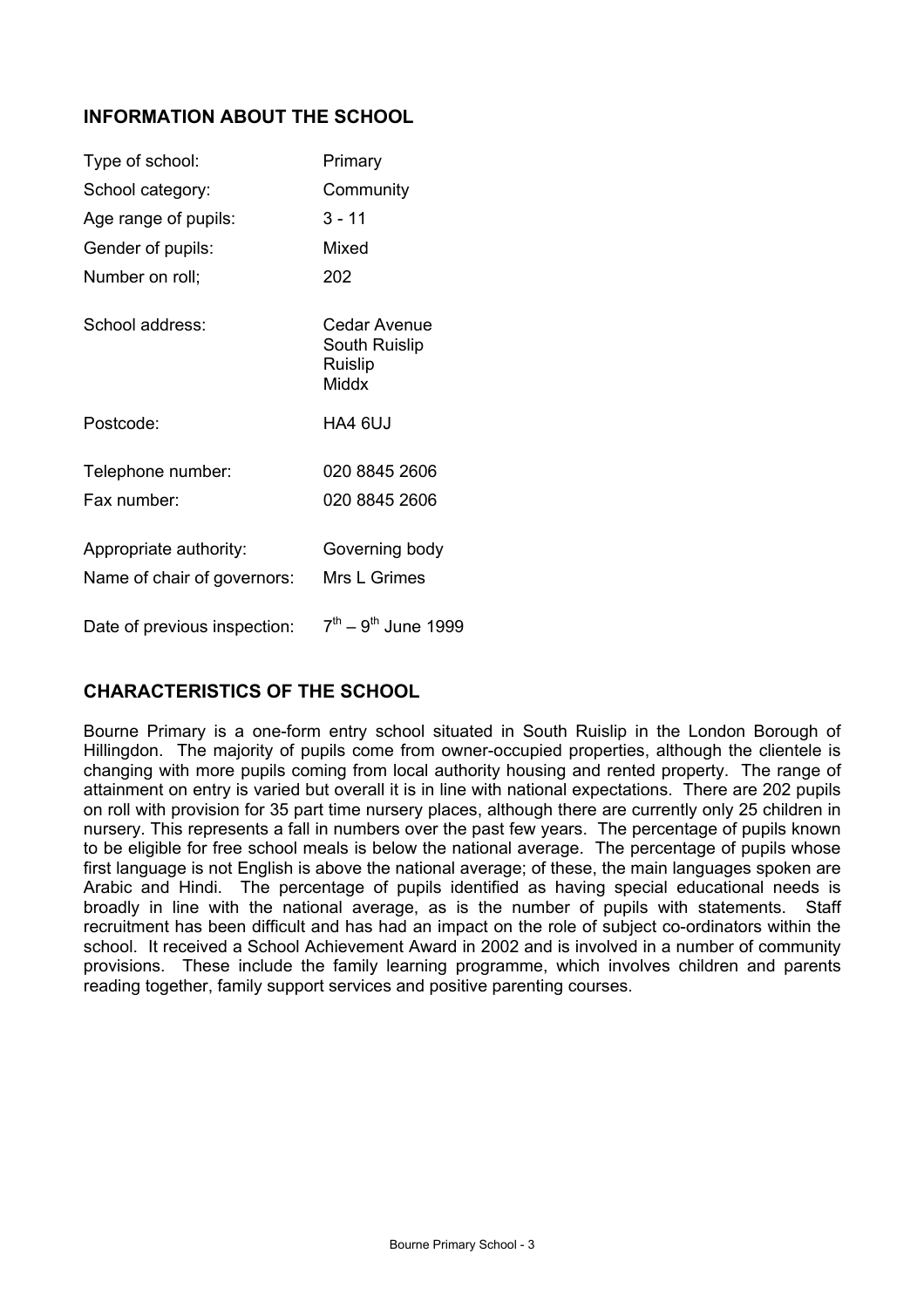## **INFORMATION ABOUT THE INSPECTION TEAM**

| Members of the inspection team |                | <b>Subject responsibilities</b> |                                                                                                                                                     |
|--------------------------------|----------------|---------------------------------|-----------------------------------------------------------------------------------------------------------------------------------------------------|
| 22476                          | Mrs S Vale     | Lead inspector                  | Foundation Stage, art and design,<br>design and technology.                                                                                         |
| 9865                           | Mrs S Howley   | Lay inspector                   |                                                                                                                                                     |
| 25787                          | Mr E Morris    | Team inspector                  | Mathematics, science, geography,<br>history, music.                                                                                                 |
| 19774                          | Mrs M Docherty | Team inspector                  | English, English as an additional<br>language, information<br>and<br>communication<br>technology,<br>religious<br>physical education,<br>education. |

The inspection contractor was:

icp

360 Lee Valley Technopark Ashley Road London N17 9LN

Any concerns or complaints about the inspection or the report should be made initially to the contractor. The procedures are set out in the leaflet *'Complaining about Ofsted Inspections'*, which is available from Ofsted Publications Centre (telephone 07002 637833) or Ofsted's website (www.ofsted.gov.uk).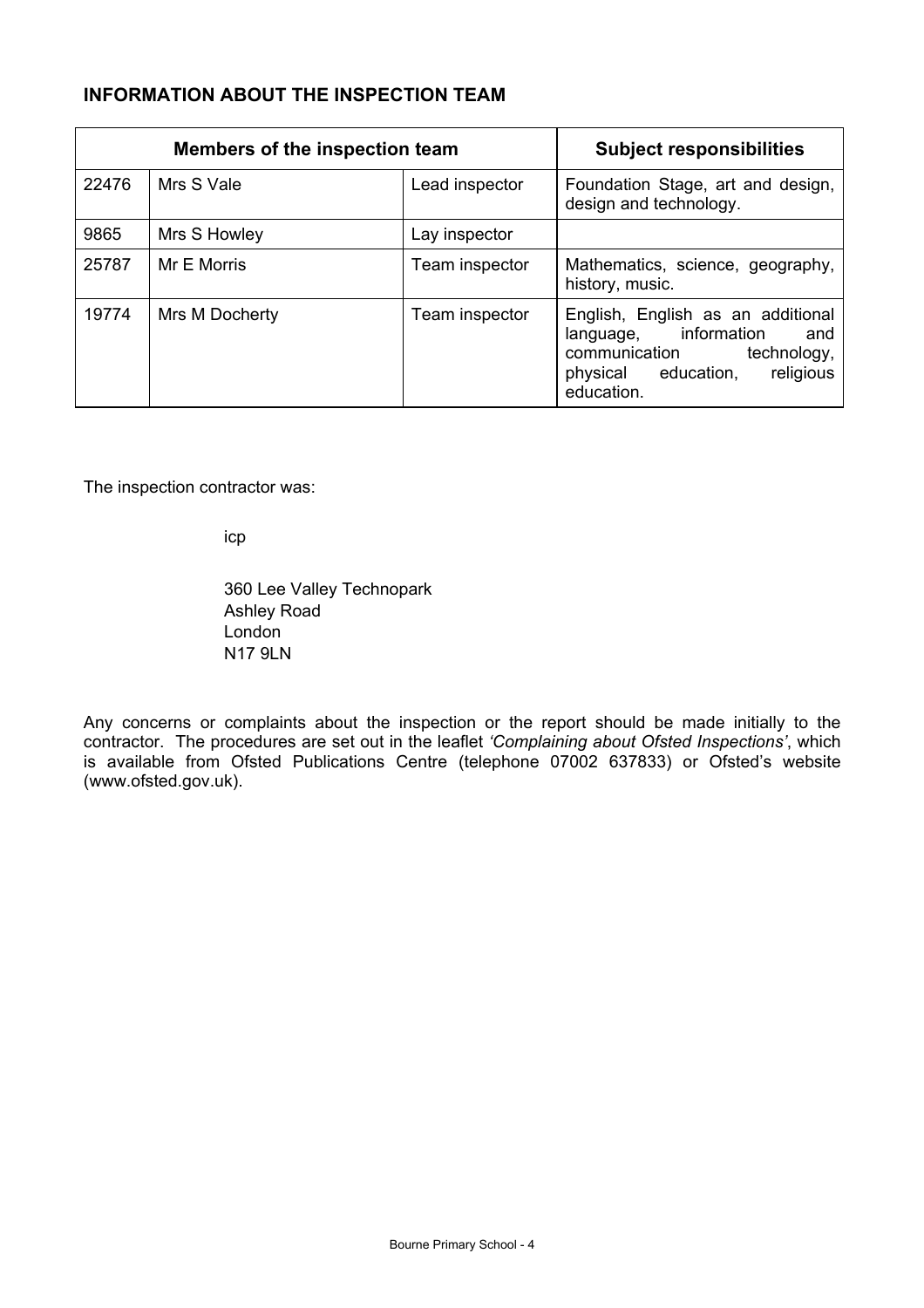## **REPORT CONTENTS**

|                                                                                                                                      | Page |
|--------------------------------------------------------------------------------------------------------------------------------------|------|
| <b>PART A: SUMMARY OF THE REPORT</b>                                                                                                 | 6    |
| PART B: COMMENTARY ON THE MAIN INSPECTION FINDINGS                                                                                   |      |
| <b>STANDARDS ACHIEVED BY PUPILS</b>                                                                                                  | 9    |
| Standards achieved in areas of learning, subjects and courses                                                                        |      |
| Pupils' attitudes, values and other personal qualities                                                                               |      |
| <b>QUALITY OF EDUCATION PROVIDED BY THE SCHOOL</b>                                                                                   | 11   |
| Teaching and learning<br>The curriculum<br>Care, guidance and support<br>Partnership with parents, other schools and the community   |      |
| <b>LEADERSHIP AND MANAGEMENT</b>                                                                                                     | 15   |
| PART C: THE QUALITY OF EDUCATION IN AREAS OF LEARNING,<br><b>SUBJECTS AND COURSES –</b><br>AREAS OF LEARNING IN THE FOUNDATION STAGE | 18   |
| <b>SUBJECTS IN KEY STAGES 1 AND 2</b>                                                                                                |      |
| PART D: SUMMARY OF THE MAIN INSPECTION JUDGEMENTS                                                                                    | 30   |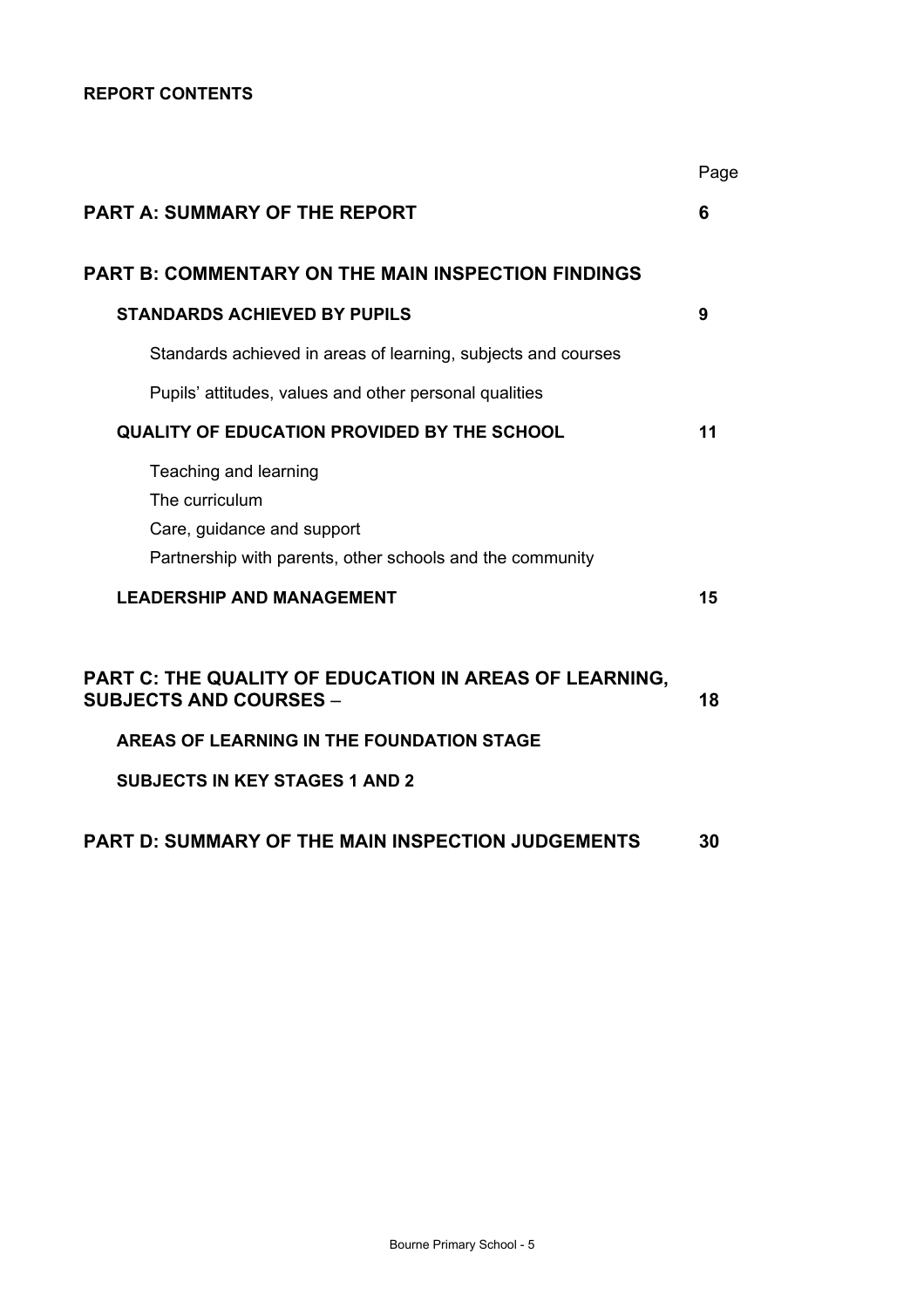# **PART A: SUMMARY OF THE REPORT**

## **OVERALL EVALUATION**

This is an **effective** school which provides a good quality of education. In spite of difficulties in staff recruitment, pupils achieve well, as a result of the good teaching they receive and the good leadership provided by the headteacher. Children start school with attainment broadly as expected for their age. The school does well to enable them to reach above average standards in mathematics, science and music by Year 6. A good partnership with parents contributes to pupils' personal development. A stimulating curriculum is promoted successfully, increasing levels of achievement. The school provides good value for money.

The school's main strengths and weaknesses are:

- Good leadership and management by the headteacher provide a clear vision for the school in raising standards in writing and in school development.
- Teaching is good overall with teaching in Year 2 and the Foundation Stage of a high standard.
- Good assessments across the school help pupils to make good progress, starting from average attainment on entry so that by the age of seven they achieve above average standards in reading, mathematics, science and music. However, marking does not consistently show children what they need to do next to improve their work.
- Pupils reach above national standards in Year 6 in mathematics, science and music. Standards in English have improved so that those in Year 2 and Year 6 are now similar to those found in most other schools.
- Subject co-ordinators do not consistently monitor teaching and learning, or work in their subjects, sufficiently to enable them to know how to develop these further.
- The attitudes and behaviour of pupils are good and contribute to the positive learning ethos.
- Pupils work well together both collaboratively and co-operatively and this is having a positive impact on their learning.
- Teaching assistants make a very good contribution to pupils' learning and this ensures that there is good provision for pupils with special educational needs and English as an additional language.
- Extra-curricular activities enrich the curriculum and give pupils a wide range of additional experiences.
- The Reception class does not make sufficient use of outdoor activities and therefore children miss out on these experiences.
- Pupils are cared for well.

At the time of the last inspection, no key issues were identified. There were a number of minor points for consideration by the school. Several of these have been addressed satisfactorily. Pupils take more responsibility for their learning and through collaborative and co-operative activities they make suggestions and create ideas together. Pupils' work is now neatly presented. However, teachers' day to day marking does not consistently include evaluative comments for pupils to know how to improve their work. Individual targets for achievement and to raise standards are set and pupils know what they are. Difficulties in recruitment have meant that subject co-ordinators currently do not monitor teaching and learning rigorously enough, or scrutinise work in their subjects sufficiently to enable them to know how to develop them further.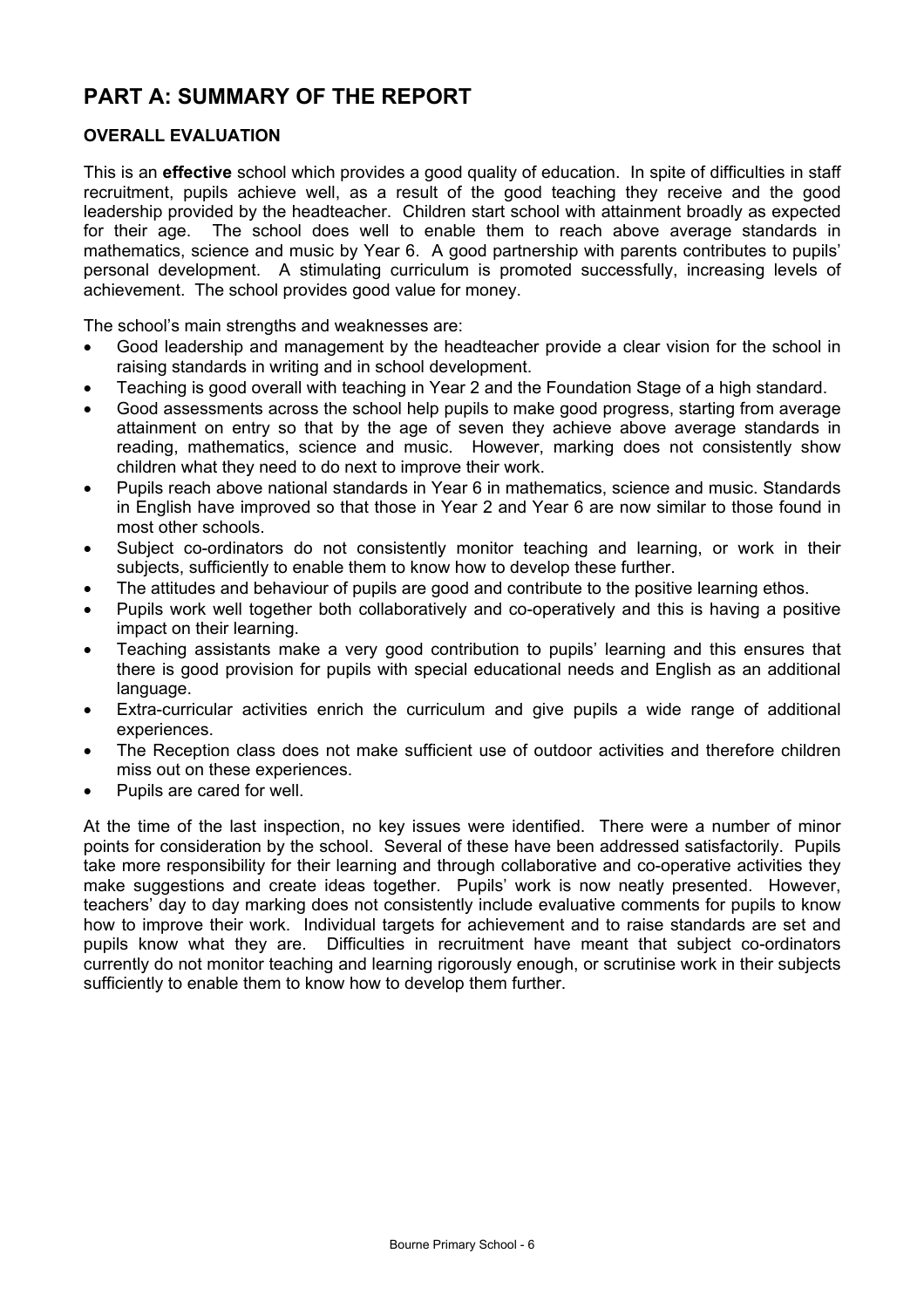## **STANDARDS ACHIEVED**

| <b>Results in National</b><br>Curriculum tests at the end |      | similar schools |      |      |
|-----------------------------------------------------------|------|-----------------|------|------|
| of Year 6, compared with:                                 | 2002 | 2003            | 2004 | 2004 |
| English                                                   |      |                 |      |      |
| mathematics                                               |      |                 | ∼    |      |
| science                                                   |      |                 |      |      |

*Key: A - well above average; B – above average; C – average; D – below average; E – well below average Similar schools are those whose pupils attained similarly at the end of Year 2.* 

Pupils achieve **well** in the Foundation Stage and in Years 1 to 6. There are few differences between the achievements of boys and girls. The school supports pupils with special educational needs who need extra help well. Those for whom English is an additional language are also supported effectively so they too achieve well.

When children enter the nursery attainment is broadly in line with what is expected for children of this age. By the age of five the majority of children meet the goals they are expected to reach in mathematical development, knowledge and understanding of the world, physical and creative development. They do not all achieve the early learning goals in the writing aspect of communication language and literacy, although they achieve well in speaking and listening. They exceed the early learning goals in personal, social and emotional development.

The number of pupils taking the national tests in Year 6 in 2004 was small and results should be viewed with caution. The performance of each pupil carries a greater weight than in larger schools as small variations are magnified in the final figures. Also, some new arrivals to the school in the later years are only at an early stage of learning English and there is insufficient time to bring them up to the expected standard in English by the time they take the tests. Whilst standards were well above national averages in mathematics and science in Year 6 in 2004, there has been a decline in English over the last two years, with a significant dip in the writing results. When compared to similar schools, the results of tests in English in Year 6 were well below national averages. The school was expecting this and had put in a lot of support to help this year group. It has made writing a focus for development and is putting in extra time and resources to raise standards. Standards have improved in the current Year 6 and a significantly higher number of pupils are on course to reach national averages in English. The school has maintained above average standards in mathematics, science and music. The committed staff and overall good teaching enable pupils to achieve well.

In Year 2, standards in 2004 national tests in writing and mathematics were well above average and above average in reading. Inspection evidence shows that standards are currently in line with the national average in writing and above average in speaking and listening, reading, mathematics, science and music. In information and communication technology, standards are as expected in Year 2 and Year 6. It is used well in other subjects across the curriculum. Standards in religious education are in line with the requirements of the locally agreed syllabus.

Pupil's personal development, including their spiritual, moral, social and cultural development, is **good.** Pupils from nursery to Year 6 have good attitudes and their behaviour overall is good both in lessons and at other times during the day. They work very well together and are well aware of right and wrong. The school's emphasis on enabling pupils to work collaboratively and co-operatively is instrumental in this. Pupils' moral and social development is good. Their spiritual development is satisfactory. Cultural development is good and different cultures are also celebrated and valued. Pupils' attendance is satisfactory and their punctuality is good.

The school provides a **good** quality of education for its pupils.There is a broad and stimulating curriculum that is enriched effectively through extra-curricular activities and whole-school visits to places of interest. These broaden pupils' learning. There is good provision for pupils with special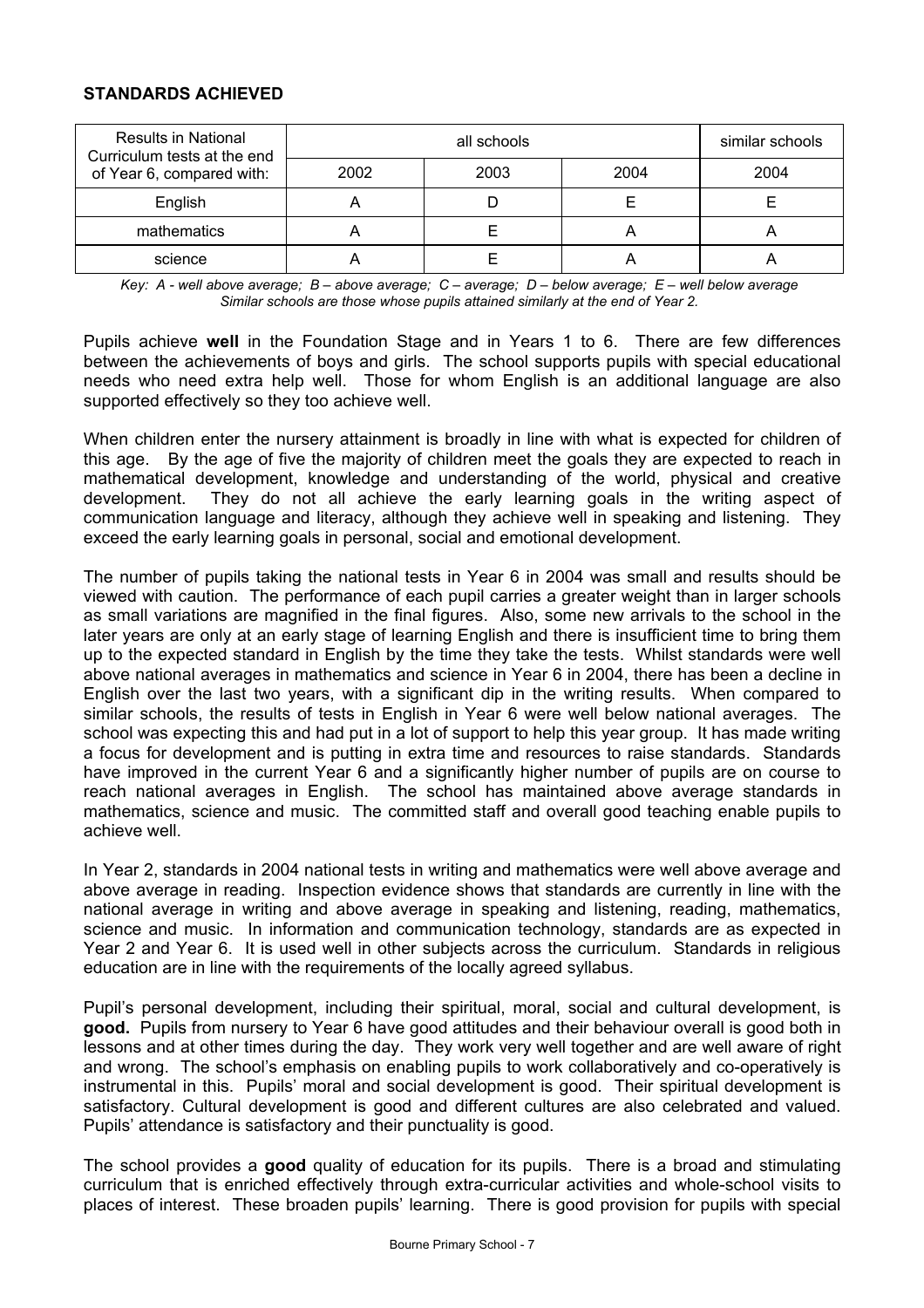educational needs and for those who are learning English as an additional language. Teaching and learning are **good,** characterised by staff who work together well as a team. Assessment is good and is used well to plan the next stage of pupils' learning. However, marking is still not clear enough to show pupils how they can improve their work. The care, welfare and support of pupils are good. There are good links with parents, who value the school, and with the local community. The school's involvement in the Ruislip Federation of nine schools provides good links with other educational establishments and allows the sharing of ideas and training. Accommodation and resources are satisfactory. The Reception year does not have easy access to an outside area. It is not ideally situated in the school and teachers cannot provide for a free flow of activities between the classrooms and outside.

#### . **LEADERSHIP AND MANAGEMENT**

Leadership and management are **good**. Governance is satisfactory. Statutory requirements are fulfilled and governors are supportive of the work of the school. The school is led and managed well by the headteacher. She has a clear vision for its development. There are good strategies in place to ensure each day runs smoothly. The headteacher undertakes good self evaluation and uses its findings productively to enhance the quality of education. Subject co-ordinators do not consistently monitor teaching and learning, or work in their subjects, sufficiently to enable them to know how to develop their subjects further. This has been partly due to difficulties in recruitment of staff. Governors are effective in carrying out their duties and in providing support.

## **PARENTS' AND PUPILS' VIEWS OF THE SCHOOL**

Both parents and pupils are happy and proud of their school. Parents feel welcomed and are particularly pleased with the enriched curriculum that their children receive. Pupils really like their school and feel strongly that they do interesting things.

#### **Improvements needed**

The most important things the school should do to improve are:

- Enable a more consistent approach for subject co-ordinators to monitor their own subjects more rigorously;
- Ensure that marking shows children what they need to do next to improve their work;
- Improve provision in the outside area for the Reception children.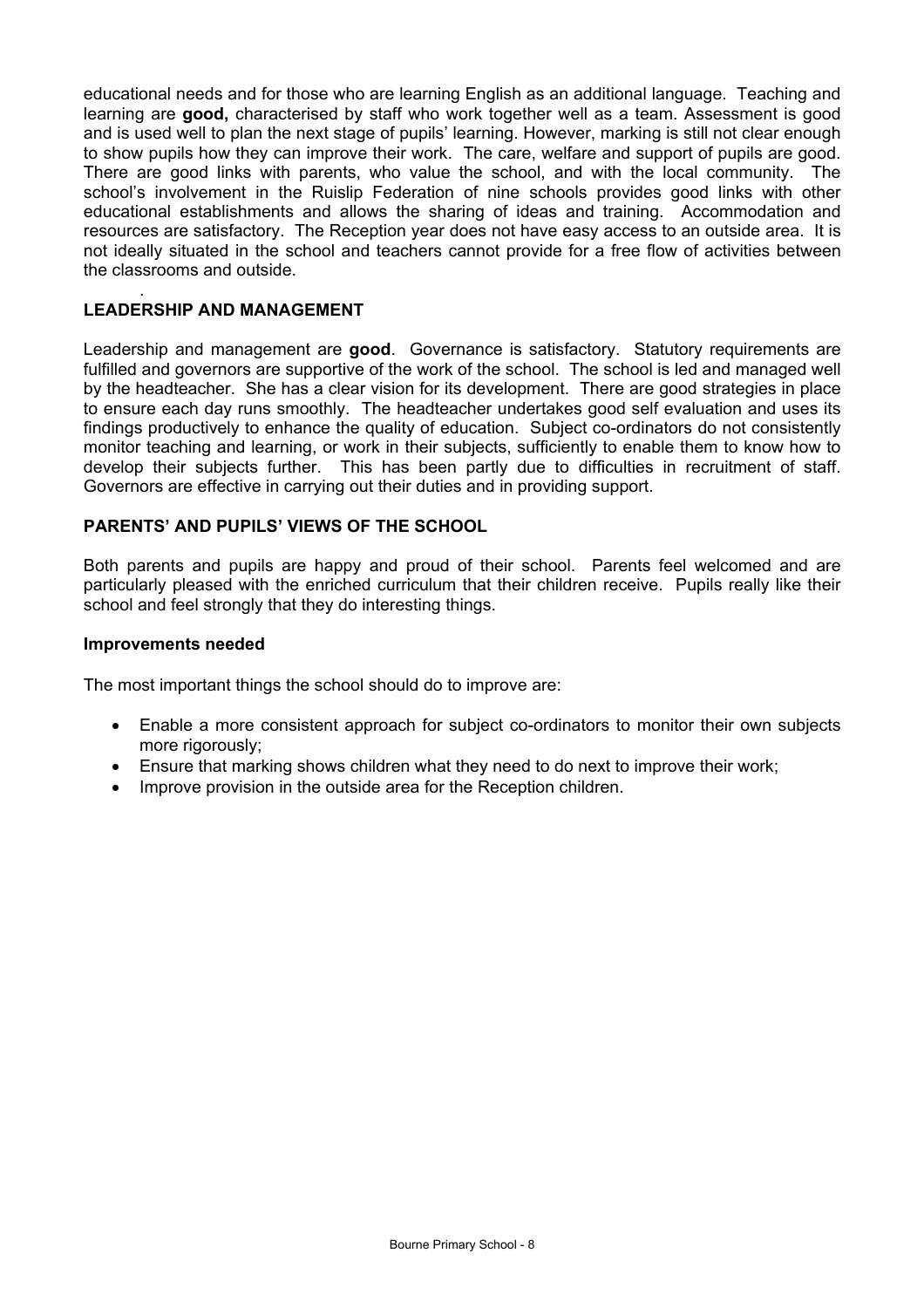# **PART B: COMMENTARY ON THE INSPECTION FINDINGS**

## **STANDARDS ACHIEVED BY PUPILS**

## **Standards achieved in areas of learning, subjects and courses**

Standards at the end of Years 2 and 6 in mathematics and science are above national averages. In English they are in line with national averages. Standards in music are above those expected nationally by Year 2 and Year 6. Pupils throughout the school achieve well.

## **Main strengths and weaknesses**

- Standards in mathematics and science are good.
- In English, standards have improved. They are very good in speaking and listening and reading, and due to a lot of effort by the school are now in line with national averages in writing.
- Achievement is good throughout the school.
- Pupils with special educational needs and those with English as an additional language also achieve well.
- Standards in music are above those expected nationally.

## **Commentary**

l

1. Standards in mathematics and science are above the national average in Years 2 and 6. They have been consistently high in mathematics at the end of Year 2 for many years. In the 2004 tests in mathematics, standards at the end of Years 2 and 6 were well above the national average. Indications are that pupils currently in these years are also likely to exceed the national standard. Very good standards are also found in science. Pupils are given a lot of opportunities to investigate for themselves, and learn the correct scientific principles securely through this practical approach.

2. In English, test results, particularly at the end of Year 6, have been variable. This is partly due to the small numbers in each year group. The performance of each pupil represents a higher percentage than in larger schools so that small variations are magnified in overall grades. Some pupils, new to the school in the later years, are still at an early stage of learning English. This gives the school little time to bring them up to the expected standard. The results in the 2004 tests in English for Year 6 pupils showed standards to be well below the national average. Pupils currently in Year 6 are attaining standards in English as expected for their age and reach good standards in both reading and speaking and listening. Standards in writing are now similar to those found in other schools nationally. This is a good improvement and a direct result of the efforts made by the school. The appropriate focus on improving pupils' speaking and listening skills is showing positive results as, by improving these skills, standards in other aspects of English are also raised.

3. Standards in information and communication technology are as expected in all years and the subject is used well across other areas of the curriculum. In religious education pupils attain standards in line with those expected in the locally agreed syllabus. Apart from music where pupils achieve above average standards, insufficient evidence was gathered to make secure judgements on the overall quality of provision in other subjects.

4. In all areas of learning<sup>1</sup> in the nursery and Reception classes and in Years 1 to 6, pupils achieve well. This is a direct result of the good teaching they receive as they move through the school. There is very good teaching in mathematics and science. Pupils acquire a thorough knowledge and understanding of the skills they need in reading, mathematics and science. Another important factor in raising the achievement of each pupil is the carefully planned and interesting curriculum. Pupils really look forward to school, as they know that the work they are given will be enjoyable and challenging.

 $1$  Areas of learning are: personal, social and emotional development; communication, language and literacy; mathematical development; knowledge and understanding of the world; creative development, physical development.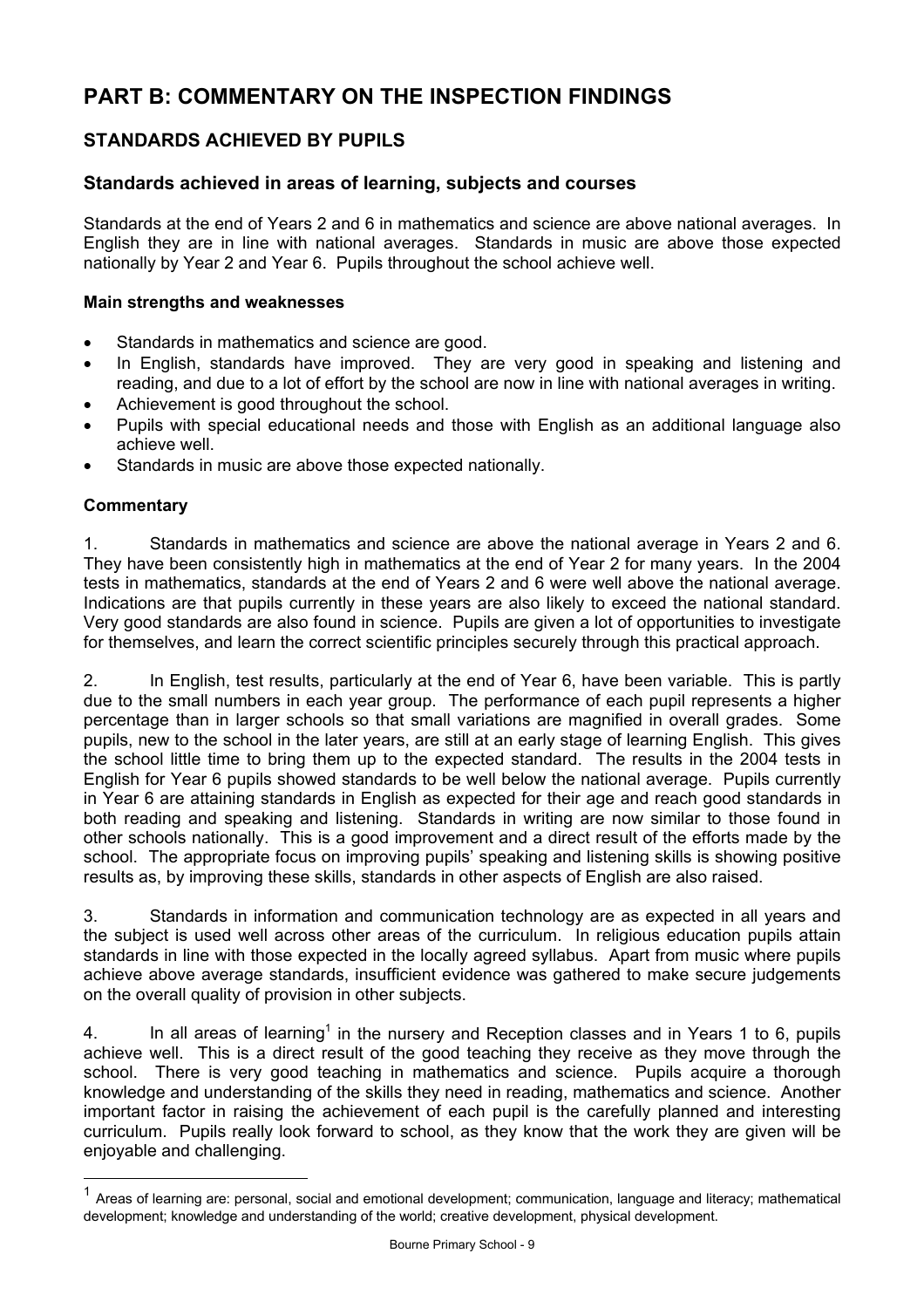5. Pupils with special educational needs achieve well. Their needs are carefully assessed, and well-written individual educational plans identify appropriate targets. Pupils are given additional support from teaching assistants to help them achieve learning objectives in lessons. The majority of pupils who are at an early stage of learning English are in the Foundation Stage. The very practical and visual curriculum and high focus on speaking and listening help them develop their English language skills quickly. Where older pupils arrive and are newcomers to English, appropriate support is provided after careful assessments have been made using the local authority's English Language Acquisition Levels.

6. Standards in music are above those found in other schools nationally. The quality of the singing is very high with pupils from an early age singing confidently and tunefully. The number of pupils learning to play a tuned instrument is also good and makes a strong contribution to the overall standards. Pupils' performances in school and elsewhere are of a very high standard and bring much credit to them.

## **Pupils' attitudes, values and other personal qualities**

Pupils enjoy coming to school and are keen to learn. Attitudes and behaviour are good. Personal development is good and relationships are a strength.

## **Main strengths and weaknesses**

- Pupils are enthusiastic about their learning. They are confident, interested and work hard.
- Behaviour is good and pupils work and play together well.
- Achievement is rewarded and celebrated. Pupils feel valued and well supported and enjoy responsibility.
- The school is an orderly and respectful community and relationships are very good.
- Social, moral and cultural developments are good contributing effectively to pupils' personal development.

## **Commentary**

7. Pupils enjoy coming to school and parents are pleased that their children are happy and settle well. The pupils work hard and take good advantage of the wide range of activities on offer through the broad curriculum, clubs, performances and fundraising. Attitudes are good. Achievement is encouraged and rewarded leading to good personal development. Pupils are confident and enthusiastic about their learning.

8. Behaviour is good in lessons and at play. The school provides clear expectations and a good range of incentives and rewards for good behaviour, including playground awards, which encourage good collective responsibility. Staff provide very good role models and consistently promote good social and moral development through the Social Skills Programme. Pupils work together very well, as co-operation and collaboration in groups is promoted and they are supportive of one another. New pupils are allocated a "buddy" to help them to settle quickly into school. Older pupils enjoy their additional responsibilities, such as looking after younger pupils.

9. Personal development is good. There is good provision for moral, social and cultural development within the Social Skills Programme, the rich curriculum, the wide range of visits out and visitors to the school. Assemblies and charity fundraising encourage pupils to think about others. They often learn about the diversity of faiths and cultures through the experiences and knowledge of parents and pupils at the school. For example, during the *International Week* they were able to sample food, cooked by parents, from around the world.

10. Pupils with special educational needs, including those with emotional difficulties, are fully involved in all aspects of school life and their contributions are valued. This ensures that they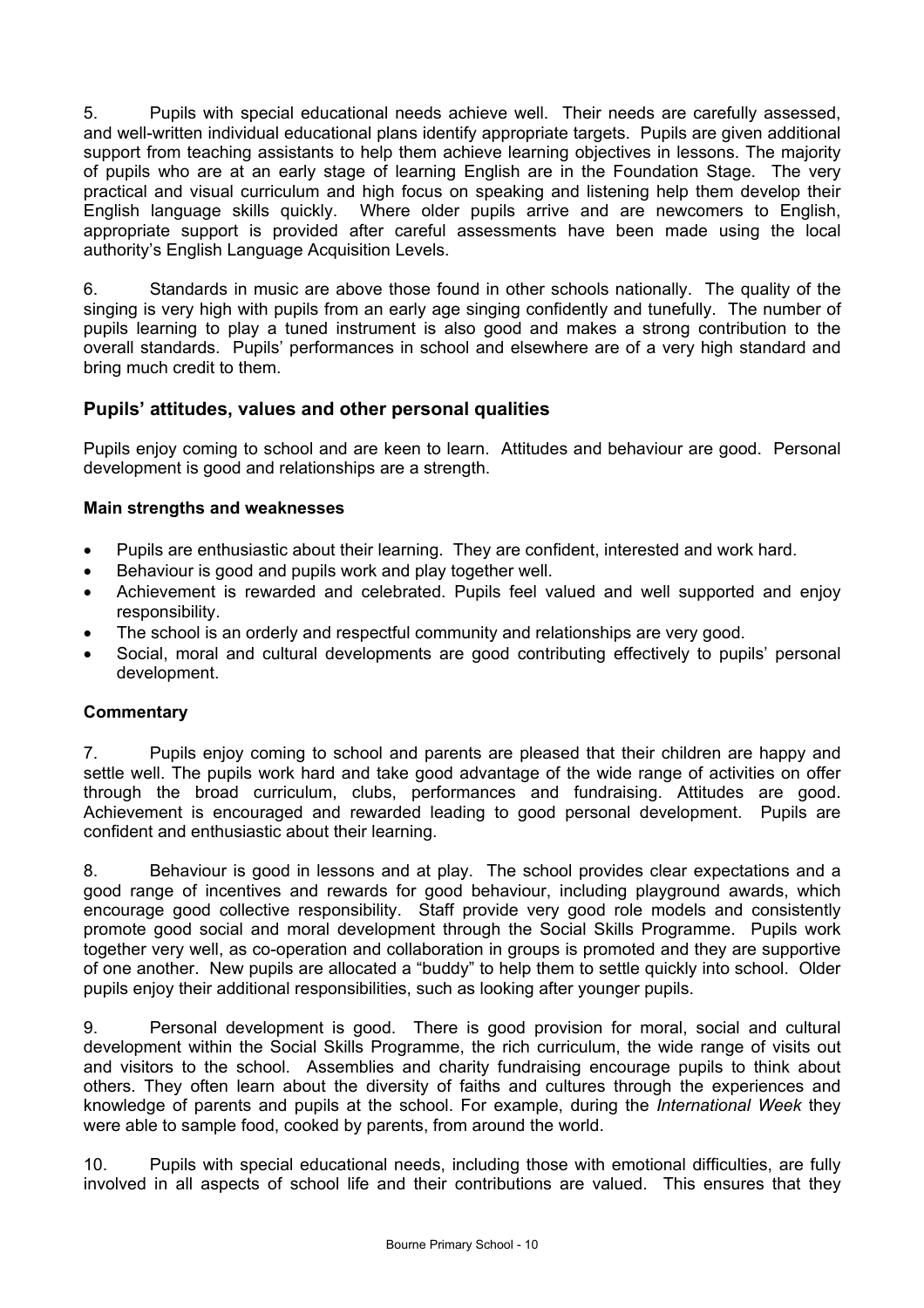become confident members of the class. Pupils' attitudes are positive and relationships are enhanced by group activities where good collaboration is achieved.

11. Attitudes of pupils learning English as an additional language are good and this impacts on their achievement. Children in the Foundation Stage join in activities with enthusiasm and contribute ideas with confidence, secure in the knowledge that adults will praise and appreciate their contributions. Their personal, social and emotional development is good. Older pupils who are at an early stage of English language acquisition are given support where cultural or linguistic references are unfamiliar to them. For example, one pupil wrote, "The magician waved its wand." The teacher was able to explain that the magician in this case was masculine and therefore the possessive pronoun needed to be "his".

12. Attendance is satisfactory and punctuality is good. Procedures for monitoring absence are very thorough. Registration sessions provide good calm introductions to the morning and afternoon lessons and contribute to the good support and care of pupils.

## **QUALITY OF EDUCATION PROVIDED BY THE SCHOOL**

The school provides a good quality of education for its pupils. Teaching and learning are good. There is good care and support for children, and good partnerships with parents which support pupils' personal development well. The curriculum provides a stimulating learning programme. All of this means that pupils achieve as well as they can. Accommodation and resources are satisfactory overall, although there is limited access for Reception children to learn outside.

## **Teaching and learning**

Teaching and learning are good. Assessments are good and used well to help pupils learn at a good rate.

## **Main strengths and weaknesses**

- Teaching and learning are good, resulting in pupils achieving well.
- The quality of teaching is consistently high in Year 2 and Reception.
- Teaching assistants make a very good contribution to pupils' learning.
- Teachers make good use of information and communication technology in lessons.
- Assessment procedures are used well to plan future work. However, marking does not explain to pupils sufficiently how they can improve their work.

## **Commentary**

#### *Summary of teaching observed during the inspection in 41 lessons*

| Excellent | Very good | Good     | Satisfactory | Unsatisfactory | Poor   | Very poor |
|-----------|-----------|----------|--------------|----------------|--------|-----------|
| $0(0\%)$  | 12 (29%)  | 20 (48%) | 8 (19%)      | (2%)           | 0 (0%) | $0(0\%)$  |

*The table gives the number of lessons observed in each of the seven categories used to make judgements about lessons; figures in brackets show percentages where 30 or more lessons are seen.*

13. Teaching and learning are good and better than they were at the time of the last inspection. The table above shows that approximately three quarters of the teaching seen during the inspection was good or better. Evidence gained from looking at pupils' past work and talks with parents and pupils confirm that teaching and learning have been good over time.

14. Staff throughout the school are well organised and lessons are very well planned and relevant to the pupils. They know what they want pupils of different abilities to learn and clearly communicate this to them. The basic skills in literacy, numeracy and science are taught well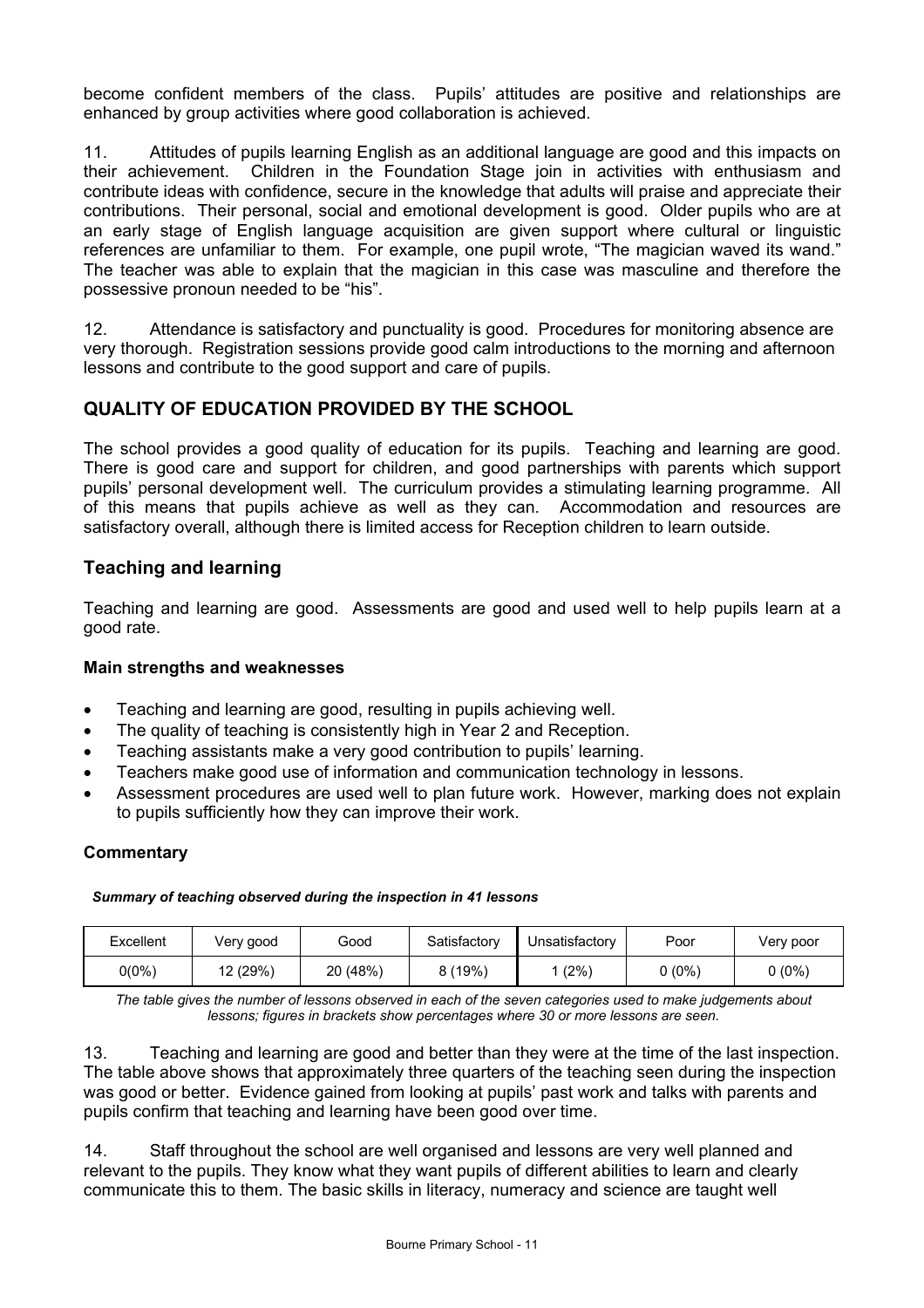because staff have a good knowledge of subjects and of individual pupil's needs. Specialist teaching supports music well and good teaching results in pupils attaining good standards.

15. In the Foundation Stage teachers have good knowledge of the relevant curriculum and children are taught well. Lessons are well planned and challenge children effectively in all the areas of learning. There are missed opportunities in Reception to use the outdoor curriculum fully.

16. In Years 1 to 6 teaching and learning are good and this stems from:

- Teachers' very good planning of lessons, showing clearly what they want to teach;
- Good use of information from assessment which informs the next stage of pupils' learning;
- Very good encouragement for pupils to work together collaboratively and co-operatively;
- Interesting lessons that stimulate pupils to want to learn and create a positive learning ethos;
- Good support for pupils with special educational needs and English as an additional language:
- Very good deployment of teaching assistants.

17. Teaching assistants are well trained and well briefed about their role. They are deployed very well to support pupils, particularly those who have special educational needs or English as an additional language. The majority of pupils are interested in their lessons and want to learn. This makes a very strong contribution to their achievement. Even when they find work challenging, many try hard and most sustain good levels of concentration. Teachers are using the interactive whiteboards well to enhance teaching across a number of subjects. This provides pupils with lots of visual clues that help their learning.

18. Half-termly assessments allow teachers to find out regularly what pupils know and can do. These are then used successfully to plan what pupils will learn next. More formal tests in English, mathematics and science also add to the information gathered about each pupil. It is used in tracking the progress of every pupil and highlighting both successes and any areas of concern. These concerns are noted and targets for improvement are set and shared with parents. Pupils know these targets well and in the more successful lessons teachers refer to individual pupils' targets and remind them of what they are trying to achieve.

19. Teachers question pupils well so that those who experience difficulty are quickly identified and given extra support or further explanations within lessons. Marking is not being used effectively enough to evaluate pupils' work. While it is often used to say 'well done'*,* it does not give sufficient pointers about how pupils can improve their work in the future.

20. Teachers and support staff promote pupils' personal development well. They treat pupils positively and give them lots of praise and encouragement. Through small-group work, they encourage pupils to work co-operatively. This is very successful and begins right from when pupils first start at school. The good encouragement to work co-operatively is well integrated into the every day learning ethos. This makes a good contribution to learning since pupils have lots of opportunities to learn from one another.

21. Teaching of pupils with special educational needs is good, ensuring that those of different abilities and experience and with different levels of need achieve well. Staff use effective strategies to ensure that pupils have clear access to ongoing work and additional support. Teaching assistants are skilled and they are briefed and deployed effectively. Teaching also supports well the few pupils who are at an early stage of learning English as an additional language. Teachers make good use of speaking and listening skills in group work and use good visual material, including information and communication technology resources in lessons. In more practical activities, for example art and design, physical education, science and technology, pupils are able to demonstrate their knowledge and understanding, whatever their level of English language acquisition.

## **The curriculum**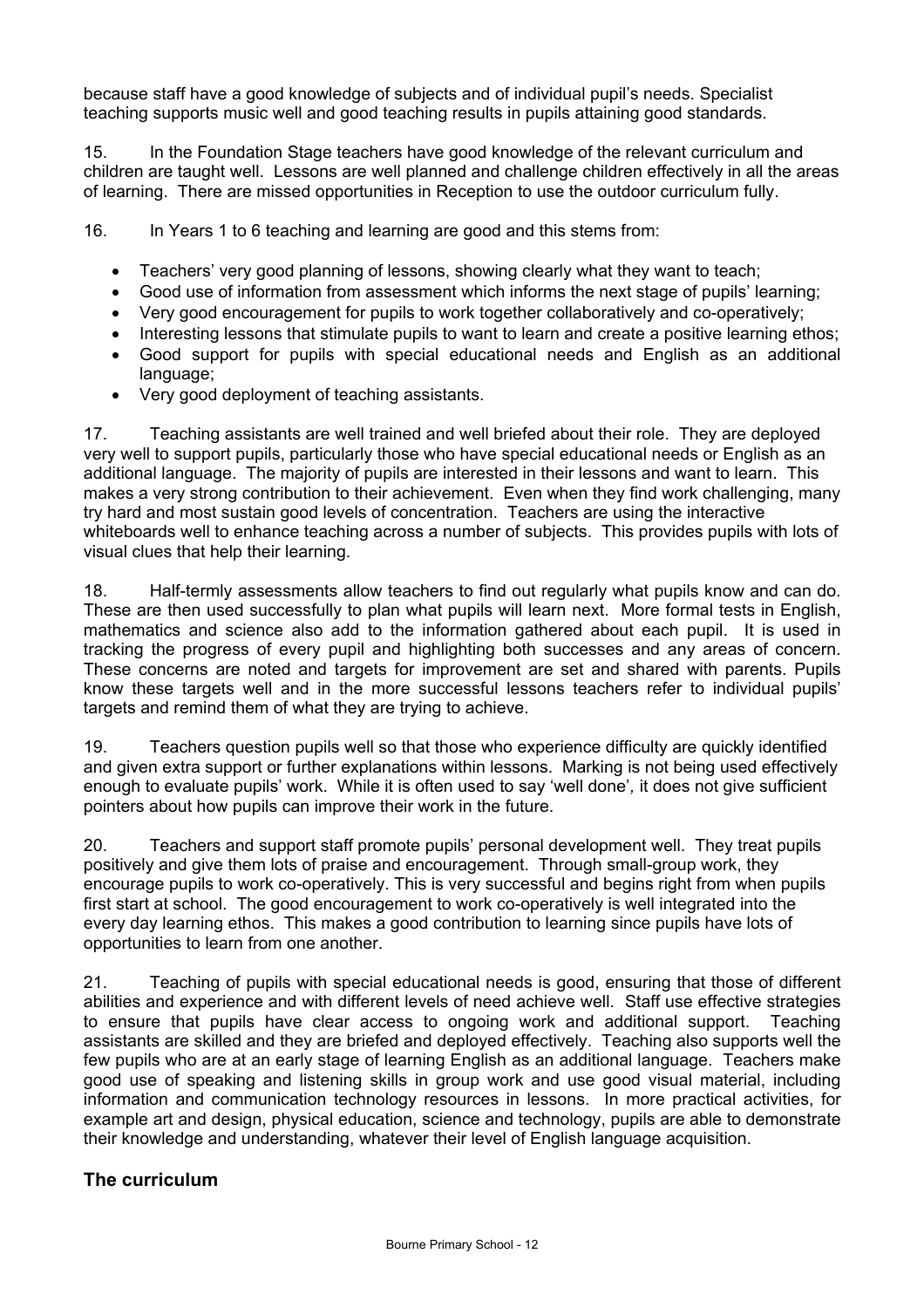The school provides a good curriculum in Years 1 to 6. It enriches learning through a broad range of extra-curricular activities. The curriculum for Foundation Stage is good overall, though the Reception year does not have easy and spontaneous access to the outdoor play area. The accommodation and learning resources are satisfactory overall with some aspects for improvement.

## **Main strengths and weaknesses:**

- There is good support for pupils with special educational needs.
- Work is enhanced by good opportunities for speaking and listening.
- Teaching makes effective use of information and communication technology across all subjects.
- Provision for Reception children to learn through outdoor activities is limited.

## **Commentary**

22. The curriculum for pupils in Years 1 to 6, including religious education, personal, social and health education and citizenship and sex and relationship education, is well planned and meets statutory requirements fully. It provides an interesting and worthwhile range of learning opportunities. These include a number of whole-school "themed events", including "Science Week", "Pets' Day" and a highly motivating drama of a meteorite landing in the school field. Work is also enhanced by a good range of visits and visitors, including the essential meteorite specialist.

23. A recent curriculum review that took into account guidance from the primary strategy "Excellence and Enjoyment" has established links between numeracy and literacy and other subjects to support planning. This has helped pupils make connections in their own learning to support understanding. The school has identified writing as the key area of development and has a high focus on speaking and listening as part of this strategy. This development is having a positive impact on pupils' work. All teachers are committed to these curriculum approaches and planning is consistently good, with appropriate focus on the needs of different learners and high expectation for speaking and listening to support learning. The school has a good range of extra-curricular activities which support pupils' development in art and design, technology, sport and music.

24. There is good provision for pupils with special educational needs and individual educational plans are well written, with targets incorporated into planning. Special educational needs reviews indicate that pupils make good progress with targets reset in the light of pupils' achievements. Planning indicates how learning assistants will support pupils and help them achieve the learning objectives at an appropriate level. The school has also identified a number of gifted and talented pupils who are given opportunities within the curriculum to achieve standards in line with their capability.

25. Most lessons are characterised by good opportunities for pupils to talk together about questions raised, before feeding back to the whole class. In this way, pupils are highly involved as the lesson unfolds and come to understand the new learning more clearly. In literacy lessons they are able to discuss the lesson objectives, building up their confidence before working more independently on the written tasks. This is having a positive impact on the standards achieved in writing, which are improving. Support from class teachers and teaching assistants at this stage helps tackle pupils' misunderstandings, and aids intervention at an individual level to help them make better progress.

26. Accommodation and resources are generally satisfactory, with a technology and music room supporting development in these subjects. The resources in particular subjects are variable and some need replacing and updating. For example, although basic resources for literacy are in place, pupils working on a particular text read from photocopied extracts which do not always inspire them to read on outside the lesson time-table or build up a view of the whole work. Good resources are being built up for religious education so pupils are able to examine artefacts and posters of different faiths.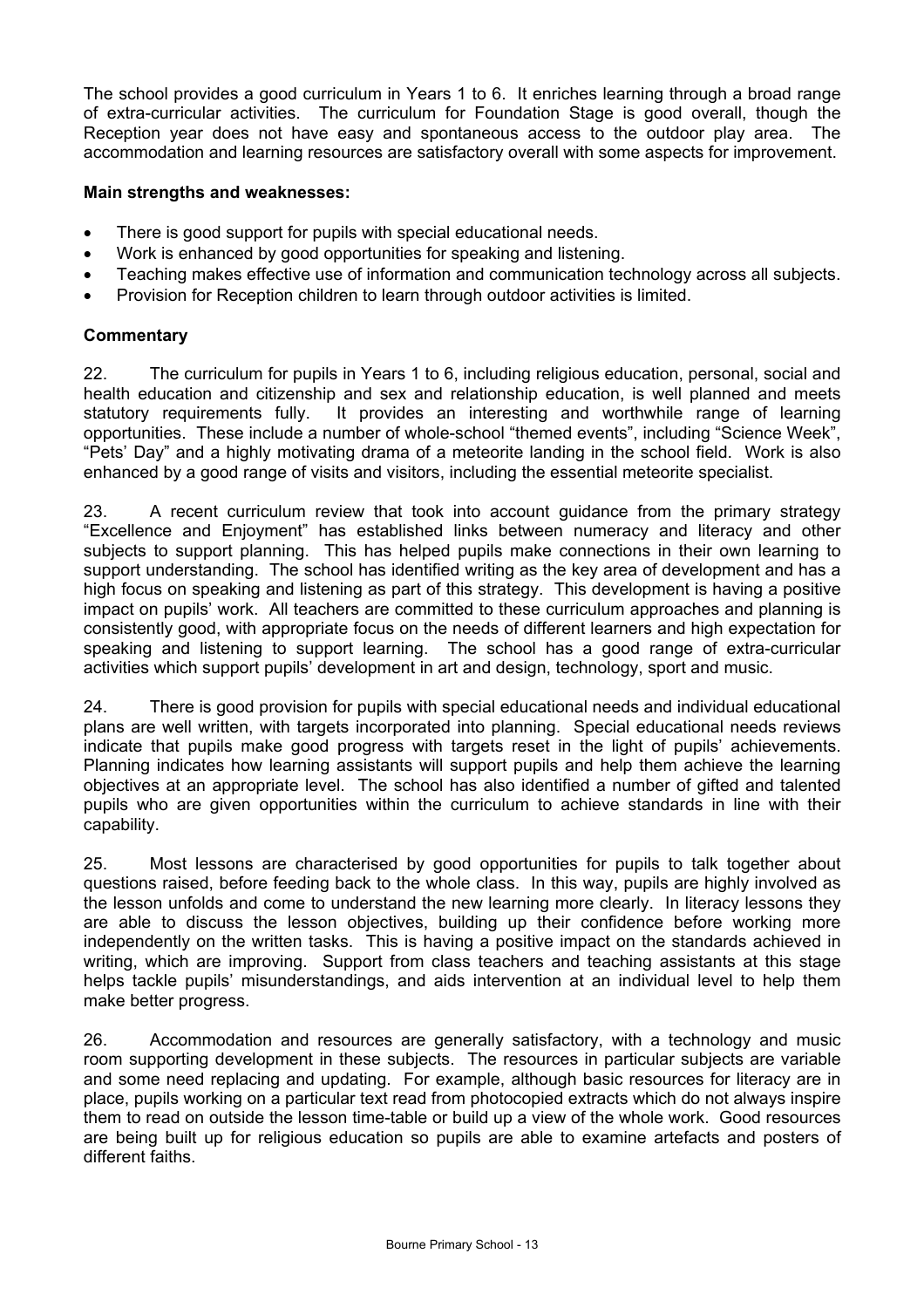27. Reception children do not have regular and spontaneous opportunities to learn through an outdoor curriculum. This limits the opportunities for them to initiate adventurous play, extend their learning in knowledge and understanding of the world and for the learning environment to be both indoors and outdoors.

## **Care, guidance and support**

There is good provision for pupils' care, welfare, health and safety. Teachers provide good individual guidance. Pupils feel they are listened to and that their views are valued.

## **Main strengths and weaknesses**

- Procedures for ensuring the welfare, care, health and safety of pupils are very thorough.
- Staff are well informed about pupils' needs and circumstances.
- Teachers provide good academic guidance; pupils know how they are doing and how to improve.
- Induction arrangements are good and ensure pupils settle well.
- Pupils are confident that their views are listened to and valued.

## **Commentary**

28. The school has very thorough procedures for pupils' care and welfare. It is clean and well cared for, although some of the toilet facilities are old and in need of replacement. Staff are well informed about pupils' needs and circumstances and provide good supervision and support. Child protection procedures are thorough and staff are well briefed. Pupils can talk to staff at any time, in classrooms and at play. They have regular opportunities to raise worries through circle time and at registration sessions.

29. Good academic tracking and regular assessments identify effectively those pupils who need extra or booster support. Target setting is effective in literacy and numeracy. Pupils generally know how well they are doing and how they can improve, although this is not always the case when their work is marked.

30. Induction arrangements are good for nursery children and for those pupils joining at other times. Very good relationships between adults and pupils ensure good support. New pupils are allocated a "buddy" to help them to settle into the school well.

31. The school assesses pupils' needs as soon as possible after their arrival in nursery or as non-routine arrivals across the academic year. Early causes for concern are recorded and pupils' achievements monitored at an "alert" stage before they are put on the register of pupils with special educational needs. Individual education plans for pupils with special educational needs are well written, with appropriate targets and additional support is provided in lessons.

32. The school uses the local authority's English Acquisition Levels to monitor bi-lingual pupils' progress in English. The few pupils who are newcomers to the language are given additional support. Where expected progress in English does not occur, other assessments are made to ensure that there are no additional learning problems.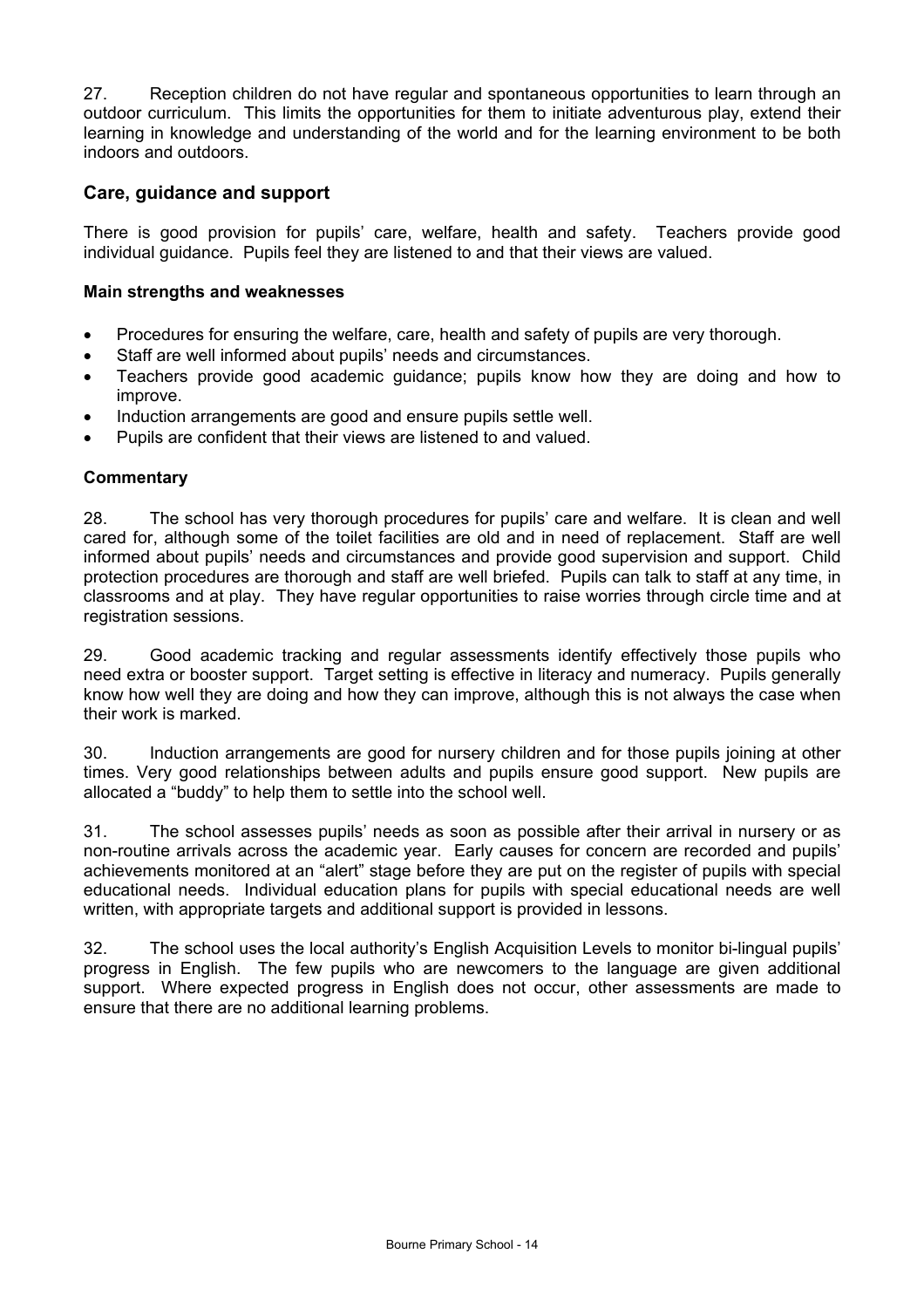## **Partnership with parents, other schools and the community**

Partnership with parents is good. There are good links with other schools and the community, which have a positive impact on learning.

#### **Main strengths and weaknesses**

- Parents are very supportive and positive about the school.
- The school involves parents well in their child's learning.
- Good links with local schools enhance teaching and learning as well as easing transition to secondary education.
- There are good community and business links which enrich the curriculum.

## **Commentary**

33. Partnership with parents is good and has a very positive impact on learning. Parents are very supportive and positive about the school. The "Friends of Bourne" generate considerable interest and support for many activities resulting in significant funds for additional resources, which enrich the provision.

34. The school provides good information and staff are willing to meet with parents to discuss their child's achievements or concerns. Parents' views are regularly sought and reflected in school improvement. They feel well informed and attendance at parent teacher consultations is very good. Reports are easy to read and tell parents what their children can do. The Family Learning project is a positive new development this year.

35. Parents of pupils with special educational needs are kept well informed. Parents generally take up the opportunity to contribute to the review of individual education plans and are also encouraged to help their children achieve them, for example by using the same approaches to behaviour management or supporting them in homework tasks.

36. The school welcomes parents from minority ethnic backgrounds so they become fully involved in their children's education. For example, they are invited as experts to talk to pupils about religious education and cultural events in the community.

37. There are strong links with other schools, which enhance teaching and learning. Staff work closely with the local cluster of schools, benefiting from joint training and development. Good links with the secondary school provide really good opportunities for pupils, as young as Year 4, to visit for 'taster' sessions. This offers good curriculum enrichment and eases the transition process.

38. Links with the community and business are good. Pupils benefit from sponsorship, visits and visitors. These significantly enrich the curriculum and enhance their learning and personal development.

## **LEADERSHIP AND MANAGEMENT**

Leadership and management of the school are good overall. The leadership by the headteacher is good; she has a clear educational vision for the school. Management is good. Subject coordinators' knowledge and monitoring of their subjects varies considerably. Governance is satisfactory and ensures that all statutory requirements are met.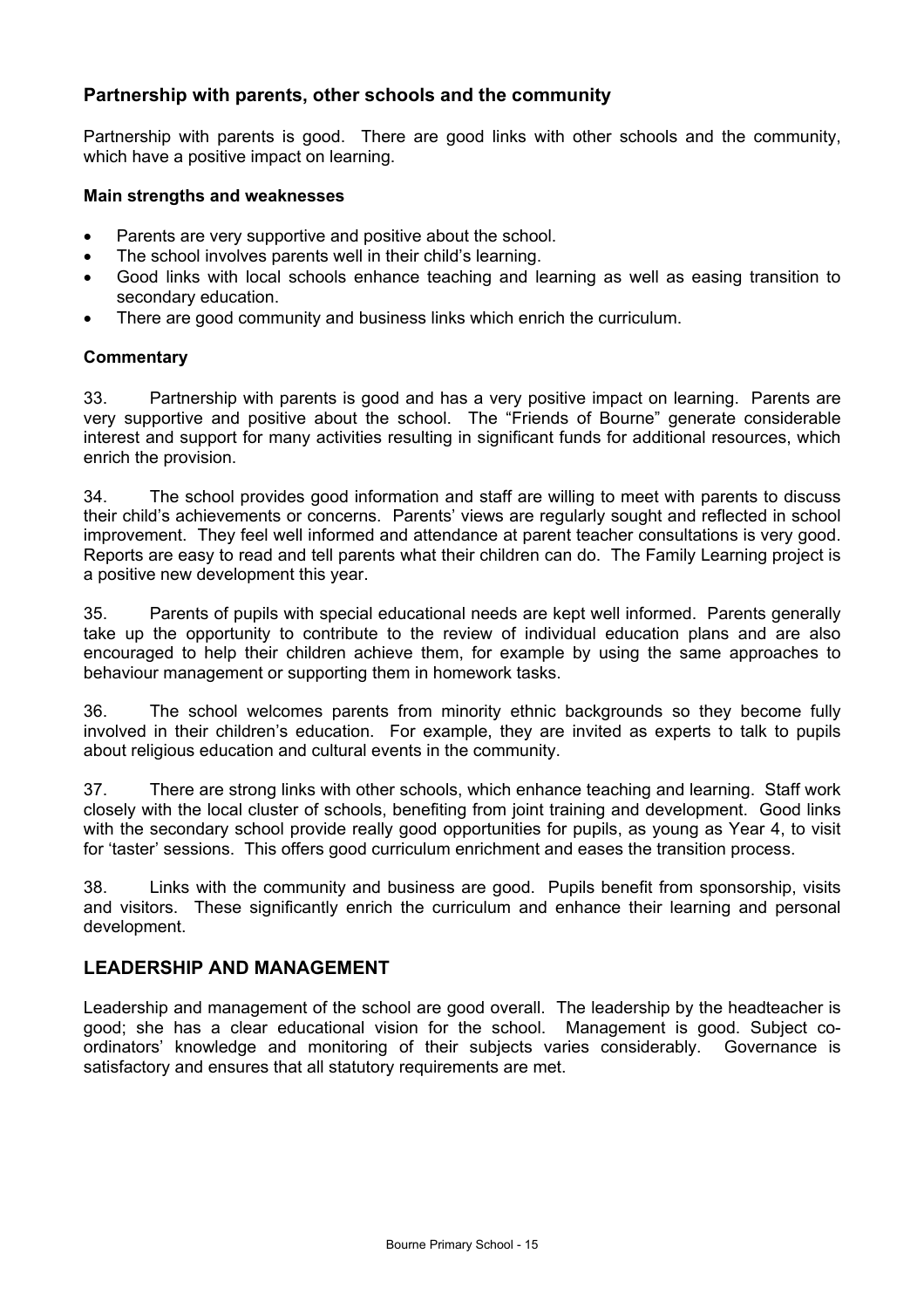## **Main strengths and weaknesses**

- Good leadership by the headteacher ensures clear educational direction.
- The school improvement plan has too many areas of priority, although the school has identified key areas which staff are working on together.
- Subject co-ordinators overall have good subject knowledge, but are not rigorous enough in their monitoring of teaching and learning or standards within their areas of responsibility.
- The governance of the school is satisfactory.
- Good management ensures that all are able to go about their daily work successfully.
- The school makes good use of all performance data to bring about improvements.
- The management of special educational needs is good.

## **Commentary**

39. The leadership and management of the school are good. The headteacher has a clear educational vision for the school. The school is managed well and good self-evaluation underlies the positive way in which areas identified as needing improvement are acted upon immediately. This ensures that children's progress and wellbeing are at the centre of decisions made.

40. The school improvement plan is satisfactory. Whilst it shows what the school is trying to achieve, the priorities are not identified clearly enough. The school through its self-evaluation has identified a smaller number of priorities which it is focusing on, such as speaking and listening, the raising of attainment in English and co-operative and collaborative learning. The school's focus on these areas is going well, but they are not identified as having a higher priority within the school development plan.

41. Subject co-ordinators' knowledge and understanding of their role is varied. There is currently no co-ordinator for the Foundation Stage and the headteacher has undertaken the science co-ordinator's role, due to recruitment difficulties. As a result, there has been limited monitoring of teaching, learning or work in subjects in some areas of the curriculum since the previous school year. This is not helpful in improving standards or achievement within these curriculum areas.

42. The governing body shares the headteacher's clear vision for the development of the school. Governors are well informed and come into school regularly. They are supportive of the school's activities and they are informed about all developments regularly. They ensure that statutory requirements are met.

43. The professional development of all staff is good and linked to identified areas of development within the school improvement plan. This is enhanced through the involvement of the school in the Ruislip Federation of nine local schools. Good links have also been developed with the local high school so that teachers have access to a wider range of training opportunities. Teachers and support staff receive regular updates and training. There are good links with teacher training institutions and students regularly carry out their teaching practices at the school. Performance management is related well to the specific needs and areas of development within the school.

44. The special educational needs co-ordinator monitors the achievements of all pupils at the "alert" stage or who are on the register for particular needs. Detailed assessments are made and an individual education plan is prepared for these pupils to make sure that all staff are able to intervene to help them make progress. External agencies and therapists are involved at appropriate stages in line with statutory requirements.

45. The co-ordinator for pupils who are learning English as an additional language ensures that pupils at a very early stage of learning make progress in their use and understanding of English. Pupils at Stages 1 and 2 and threshold are given additional support where it is needed. Bi-lingual pupils at a more advanced stage who may have difficulty, for example in inferring meaning beyond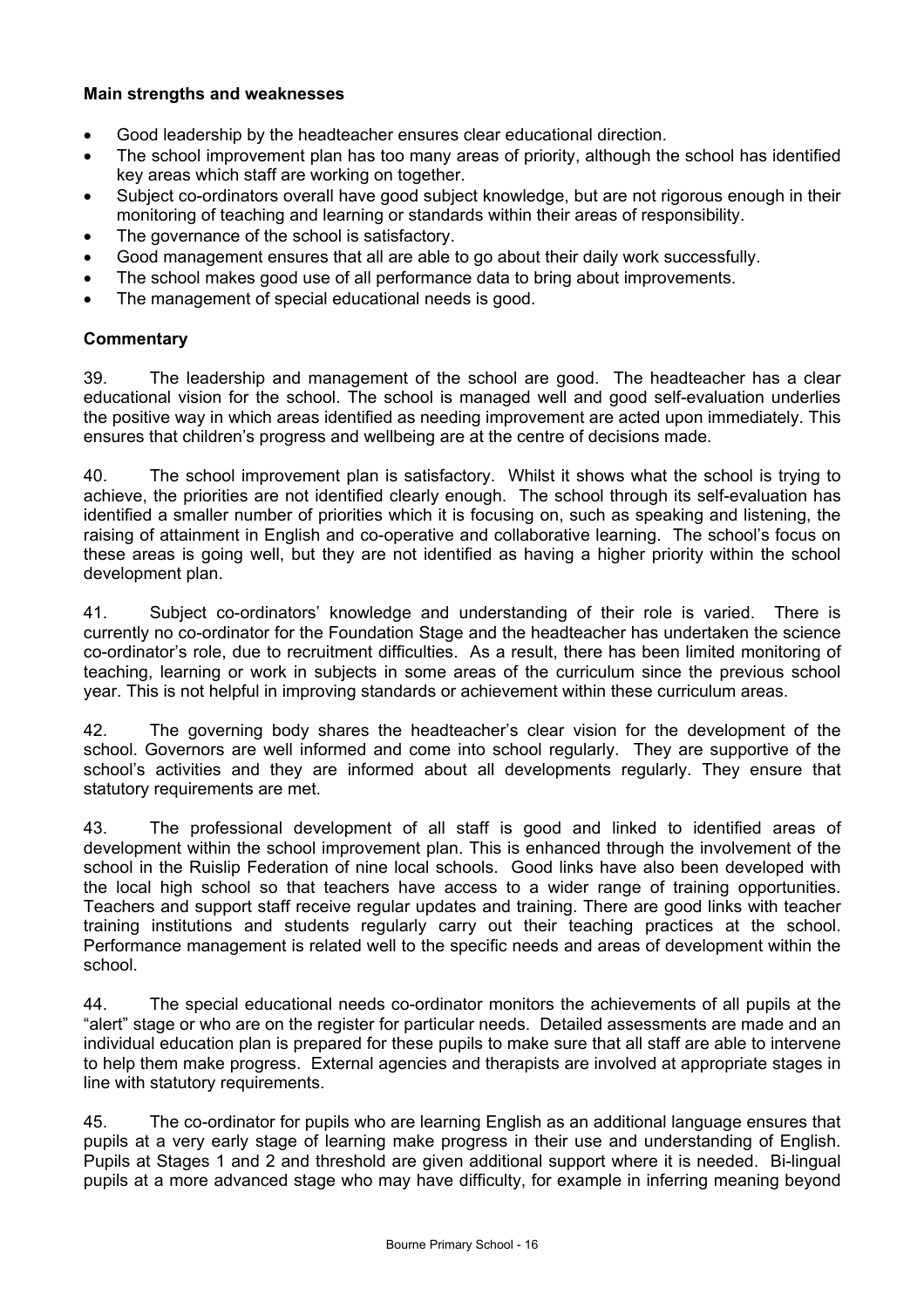the simple sentence level, benefit from the guided reading and writing sessions which are planned into most literacy lessons.

46. The governing body oversees the budget. The principles of best value are used well. The carry forward this year is designated to be used towards essential building maintenance. The governors and headteacher ensure that the budget reflects the school's educational priorities. Good financial procedures are in place and there is careful monitoring of the financial position during the year. This has resulted in good standards of achievement, a stimulating curriculum, good teaching and good leadership. The school provides good value for money.

## *Financial information for the year April 2003 to March 2004*

| Income and expenditure $(E)$ |         |                                     | Balances (£) |        |
|------------------------------|---------|-------------------------------------|--------------|--------|
| Total income                 | 632.919 | Balance from previous year          |              | 23.373 |
| Total expenditure            | 616.542 | Balance carried forward to the next |              | 49.987 |
| Expenditure per pupil        | 3,043   |                                     |              |        |

| Balances (£)                        |        |
|-------------------------------------|--------|
| Balance from previous year          | 23,373 |
| Balance carried forward to the next | 49.987 |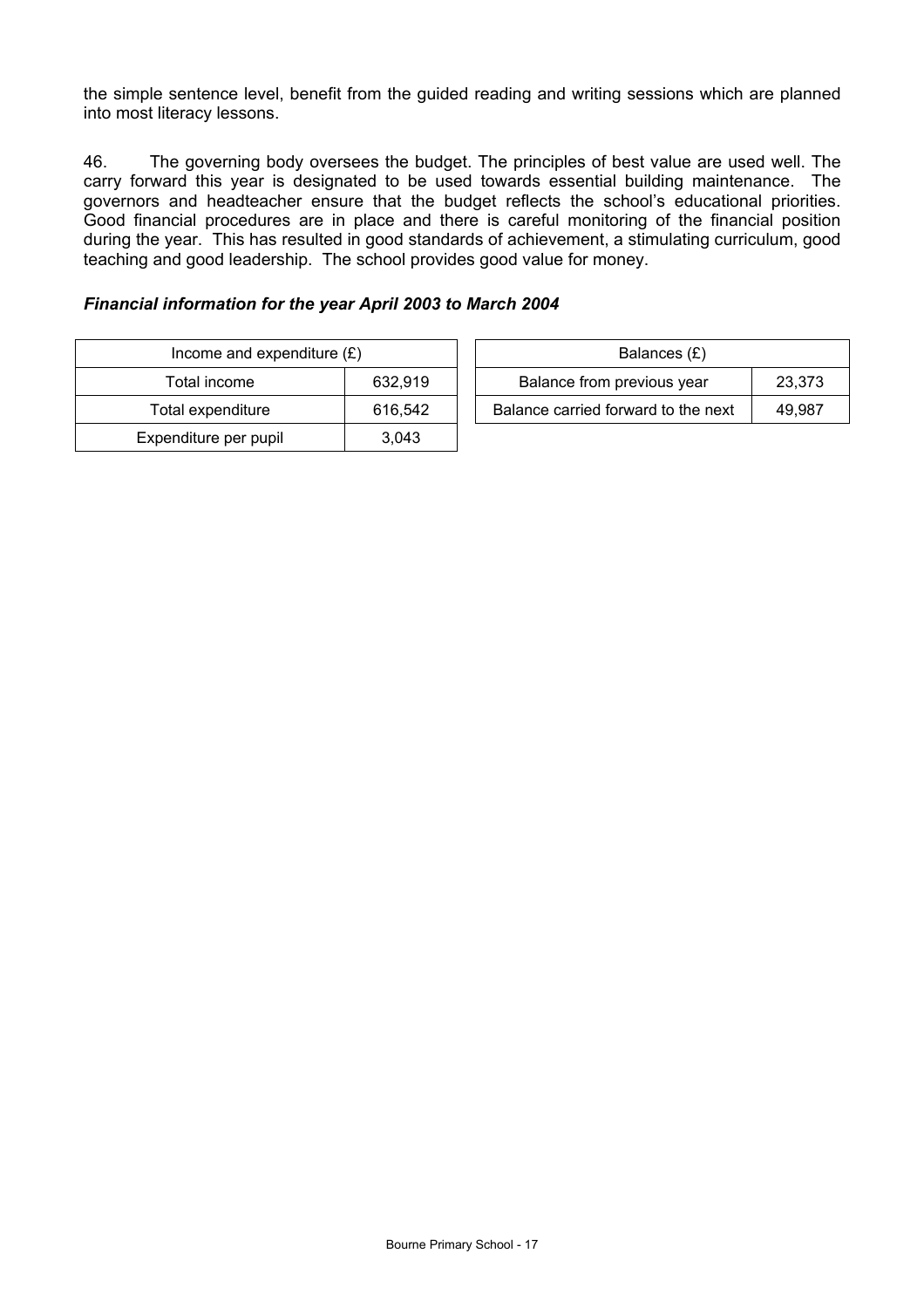# **PART C: THE QUALITY OF EDUCATION IN AREAS OF LEARNING, SUBJECTS AND COURSES**

## **AREAS OF LEARNING IN THE FOUNDATION STAGE**

47. Provision in the Foundation Stage is **good.** 

48. Children enter the nursery at the age of three with attainment that is broadly similar to that normally found for children of this age. Teaching and learning promote good levels of achievement in very young children in all of the areas of learning. Assessment procedures are good throughout the Foundation Stage and the information gained is used effectively to help plan programmes of work. Accommodation is cramped, although staff try to make the most of the limited space. The outside area is not used sufficiently by the Reception children. It is not ideally situated as it does not allow for a free flow of activities between the classrooms and outside. Staff need to take this into consideration when planning activities, and the use of adults and volunteers, to ensure that Reception children are able to work and play as much outside as they are within the classroom.

49. Resources are satisfactory and used effectively to help children to become independent, make important choices about their work and learn through a variety of challenging and interesting play activities.

50. Teaching and learning are at least good in all the areas of learning. As a result, children at the end of their Reception year meet the early learning goals set for them in mathematical development, knowledge and understanding of the world, physical and creative development. They achieve well in speaking and listening but are unlikely to meet the early learning goals in the written aspect of communication, language and literacy. They exceed them in personal, social and emotional development due to very good provision in this area of the early years curriculum.

51. Common features of the good quality teaching and learning include:

- good knowledge of the Foundation Stage curriculum and the ways children of this age learn;
- very good planning of activities to enhance children's learning. Teachers plan to the different levels of the *stepping stones<sup>2</sup>* effectively;
- effective teaching methods, use of resources and deployment of adult support so that children achieve as well as they can;
- the development of children's skills, knowledge and understanding, especially their capacity to work on their own or with others;
- children's good attitudes and enthusiasm for learning;
- assessments of what children know and can do are thorough and activities are planned to meet individual needs.

## **PERSONAL, SOCIAL AND EMOTIONAL DEVELOPMENT**

Provision in personal, social and emotional development is **very good.** 

## **Main strengths and weaknesses**

- The nursery children are curious and eager for new experiences.
- The development of independence skills is very good.
- Children are taught to co-operate with one another and collaborate very well.
- Reception children are confident to try new activities.
- Relationships with adults and classmates are good so that there is a stimulating working atmosphere.

## **Commentary**

l

<sup>2</sup> *Stepping stones* are steps achieved by children as they progress toward the early learning goals.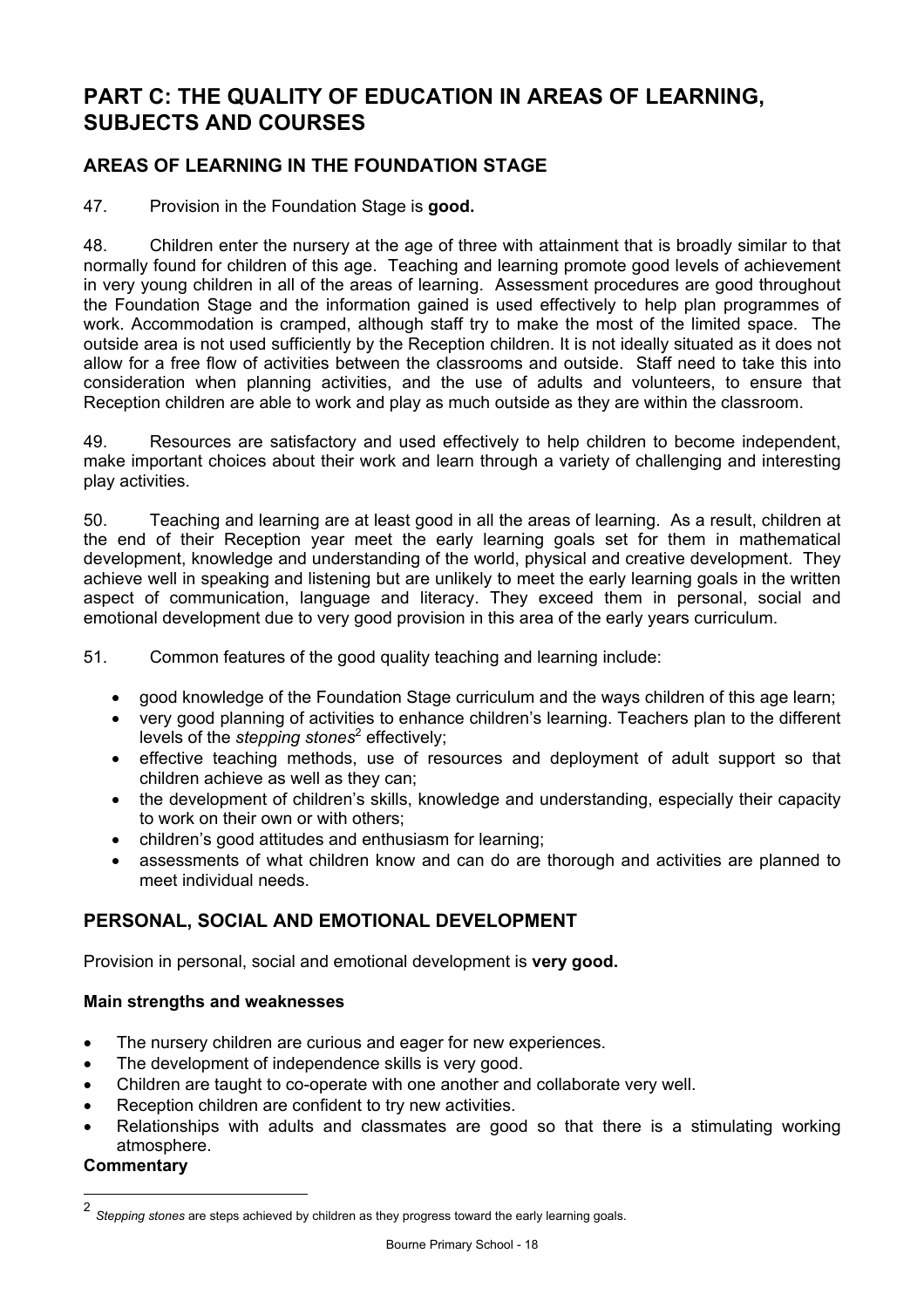52. Nursery staff have very good procedures to enable children to become independent and make choices about their activities. As a result, nursery children are eager to try out new activities and find things out for themselves. Staff work with all the children by talking to them, modelling the correct language and vocabulary and encouraging them to play together. A growing number of children in the nursery have English as an additional language. Children who are more confident initiate conversations with adults. Others prefer to enjoy their chosen activities and absorb the new language. In all classes, children behave well and play harmoniously. Staff in Reception build on this and encourage children to make independent choices and decisions. Activities are very well planned to develop children's ability to work both independently and co-operatively, a whole-school focus. This ensures that they make good progress and exceed the early learning goals in this aspect.

## **COMMUNICATION, LANGUAGE AND LITERACY**

Provision in communication, language and literacy is **good.** 

## **Main strengths and weaknesses**

- Staff provide good opportunities to develop children's speaking and listening skills, a wholeschool focus.
- Children are encouraged to try out their knowledge of writing at a very early stage.
- The classroom displays and literacy sessions enable children to recognise sounds and words.

## **Commentary**

53. The nursery and Reception staff provide many opportunities for children to develop their speaking and listening skills through activities, such as role-play in the home corner and garden centre, or as characters in traditional and popular stories such as 'Jasper's Beanstalk'. Adults work alongside the children in their chosen activities to extend their vocabulary and model conversations and discussions. They use the correct vocabulary that helps all children to develop their communication skills. This is particularly relevant and helps children to achieve well when they are new to learning English.

54. Activities such as taking orders for food and drinks at the garden centre, stimulate children to write and to try sounding out words. Reception work shows that more able children have tried to write their own spellings following similar sound patterns. Some words are spelt correctly; others illustrate simple marks where children have tried to write independently. Staff encourage the children to try and write things for themselves at a very early stage so that they understand writing is an important way to communicate.

55. Children in the nursery and Reception classes take home books to share with their parents. Throughout the Foundation Stage, they are encouraged to browse through books and tell each other stories from the pictures. Staff also read to the children. Children learn about the sounds letters make and are very proud when they recognise them.

56. Children arrive at the school with levels of attainment that are broadly in line with those expected. The good provision enables them to achieve as well as they can and they meet the early learning goals set for them in speaking and listening and reading at the end of the Reception Year. The majority are unlikely to meet them in writing.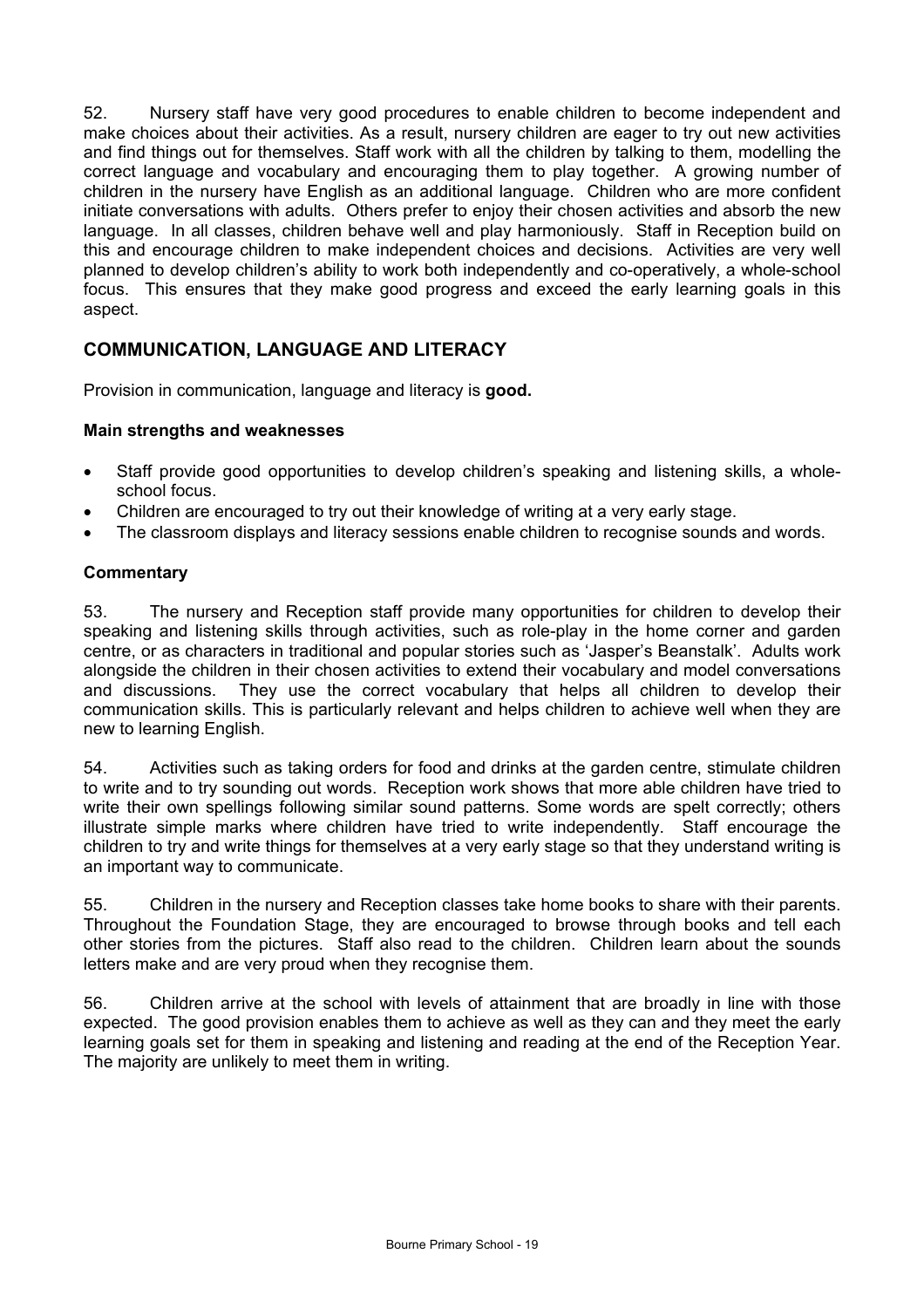## **MATHEMATICAL DEVELOPMENT**

Provision in mathematical development is **good.** 

#### **Main strengths and weaknesses**

- Many activities, including those linked to other areas of learning, promote mathematical development well, so that children reach the early learning goals set for them.
- Simple pattern making and sorting is encouraged and developed through well-planned activities.

#### **Commentary**

57. Throughout the Foundation Stage, staff promote mathematical skills using a good range of activities. In the nursery and Reception children make patterns of different shapes and colours and know what shape or colour comes next to continue the pattern. They can count confidently to ten and the more able can count beyond 20. In the nursery approximately a third of children in the afternoon session can already count securely to ten. This is very good for such young children. Teachers use imaginative ways to promote children's interest in mathematical development. For example, in Reception they encouraged children to sort seeds by patterns then count and match numbers printed on cards to the number of seeds in each pattern. This practical activity relates to their work in literacy. They meet the early learning goals and enter Year 1 ready to start their work in the National Curriculum.

## **KNOWLEDGE AND UNDERSTANDING OF THE WORLD**

Provision in knowledge and understanding of the world is **satisfactory.** 

#### **Main strengths and weaknesses**

- A wide range of interesting activities to develop knowledge and understanding of the world is provided inside the classroom.
- There are insufficient opportunities for Reception children to explore and learn in the outside environment.
- Practical activities are very well planned and allow children good experiences to find out about the world around them.

## **Commentary**

58. In the nursery children enjoy many different experiences that help them to find out about the world around them. They often cook with a parent volunteer and this teaches them much about their senses, their likes and dislikes as well as what happens when ingredients are heated. Nursery children have the opportunity to enhance their learning through outdoor activities.

59. Children in the nursery enjoy playing on the computer and programmes are well chosen to reinforce what they are learning in other areas of the curriculum. Good adult interventions through questioning and making suggestions allow children to experiment and explore the world around them for themselves. Reception and nursery children take part in many activities, exploring musical instruments, computer games, sand and water. Children achieve well and are likely to reach the early learning goals in knowledge and understanding of the world. Specialist music teaching for both nursery and Reception children enables them to achieve well and they obtain standards similar to the first stages of the National Curriculum.

60. Due to restrictions in the layout of the school, Reception children are not able to explore the outdoor curriculum as much as they should. There is a lack of opportunity for them to continue their learning both indoors and outdoors. This is unfortunate as they are eager to find out more about the world around them, and they are limited to the confines of the classroom.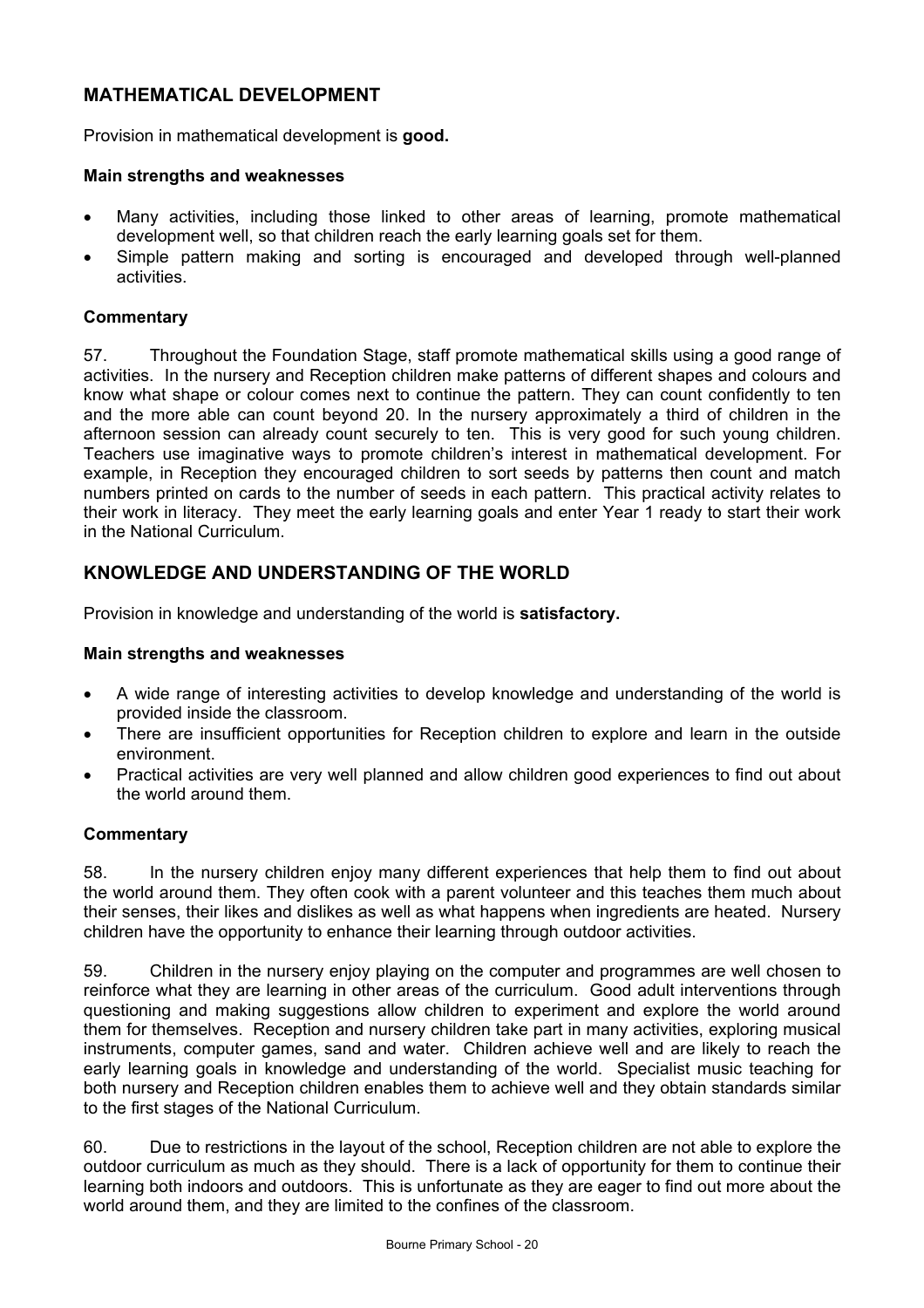## **PHYSICAL DEVELOPMENT**

Provision in physical development is **good.** 

#### **Main strengths and weaknesses**

The curriculum promotes good achievement in this area of learning.

#### **Commentary**

61. Throughout the Foundation Stage, staff promote children's physical development successfully so that they meet the early learning goals set for them. In the nursery children carried out a 'dragon dance' to celebrate Chinese New Year. They made and decorated the dragon head themselves and had to work co-operatively in order to move together in the dance. The curriculum in the nursery and Reception classes gives children the chance to develop their dexterity by using malleable materials, rolling out and shaping dough or clay and writing and constructing models from a wide range of materials and toys. They handle tools, such as scissors and other objects, with increasing control. Some children in Reception are very clear at explaining what they have made. Outside, children ride tricycles, climb, slide, play with hoops, balls and skipping ropes. These tasks help children to balance, travel along, move around, climb, roll and show awareness of space. Many children move with confidence, imagination and in safety. The lack of outside space for a free flow of activities for Reception limits their opportunities to enhance their physical development.

## **CREATIVE DEVELOPMENT**

Provision in creative development is **good.** 

#### **Main strengths and weaknesses**

• Children in the nursery and Reception classes are encouraged to use their initiative to enable them to achieve well.

## **Commentary**

62. Examples and photographs of paintings and of collages show children are given opportunities to express and communicate their ideas through their art work, design and technology. These are often linked to other areas of learning. Role-play activities, including dressing up as different characters and, for example, acting out the story of 'Jasper's Beanstalk' linked to their work in literacy. These promote good achievement in the use of imagination and communication of ideas. Children in Reception spent a long time thinking about and deciding what material to cut in order to decorate their picture of Jasper the cat.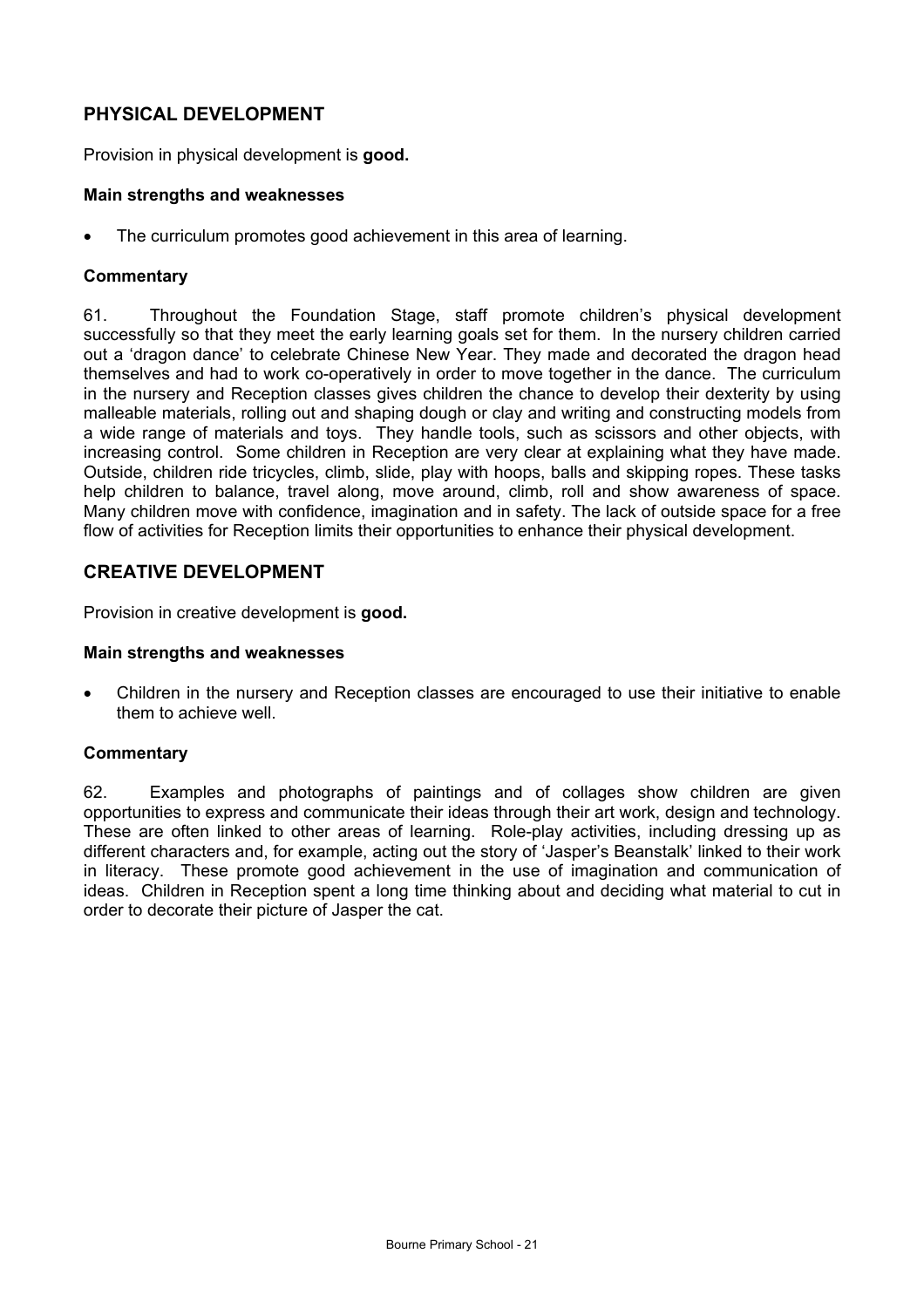## **SUBJECTS IN KEY STAGES 1 and 2**

## **ENGLISH**

Provision is **good**.

#### **Main strengths and weaknesses:**

- The school's focus on speaking and listening and writing is having a positive impact on achievement.
- Most pupils' achievement is good because teaching is good and often very good.
- Standards in writing are improving.

#### **Commentary**

63. Standards in the 2004 national tests in Year 2 in reading were above national averages and in writing they were well above national averages. When compared to similar schools standards in writing remained well above national averages but were below in reading. Current standards in Year 2 show that both reading and writing are in line with what is expected with a number of pupils working at higher levels of the National Curriculum. In the national tests in Year 6, pupils' attainment in the 2004 tests was well below average due to poor performances in writing. Current standards in reading and writing have improved in Year 6 and are average. This improvement is in part due to the hard work by the school to improve standards in writing. The majority of pupils, including those with special educational needs, achieve well in lessons because of good teaching and the effective support they receive from teaching assistants.

64. Teaching is well planned, based on the guidance of the National Literacy Strategy and incorporates good opportunities for speaking and listening. Teaching support for pupils of different abilities, including those with special educational needs and gifted and talented, is indicated in planning and effective briefing and deployment of support staff contribute positively to pupils' learning. Work in books indicates that pupils are covering the curriculum well. Good opportunities are provided to focus on the development of spelling, punctuation and phonics and the range of writing skills for specific purposes. Pupils transfer these skills to other subjects, for example writing up a science investigation on velocity or using the diary approach to write up a ship's log.

65. Teachers have good subject knowledge and deploy good guided reading and writing strategies, often using electronically-scanned pages from the book shown on the whiteboard to draw pupils' attention to the detail of a text. In Year 2, for example, pupils studied a version of "Puss in Boots" and through discussion about vocabulary choices, punctuation and the structure of the writing were able to explore the layers of meaning which could be inferred from just one sentence. Effective questioning and the development of good prediction skills by teachers allowed pupils to understand the real heart of the story. Such detailed discussions are routinely planned to help pupils write their own stories with confidence. Pupils' developing understanding of how authors construct a particular type of writing in a conventional style, is helping them build up their own writing repertoire with appropriate attention to purpose and audience. This is why standards are improving.

66. The leadership and management of the subject are effective because the development of writing skills has a high focus in the school improvement plan. The curriculum leader does not monitor pupils' achievements, or teaching and learning rigorously enough, although the leadership and management of the school has taken action to help to improve writing standards. The school has analysed its own performance in national tests and identified writing as a key area for development. Strategies to raise standards include a high focus on speaking and listening to support writing development, the good use of information and communication technology and strong links between subjects so that pupils can transfer their literacy skills in other areas of the curriculum. These developments are having a positive impact on standards. Marking is inconsistent in quality.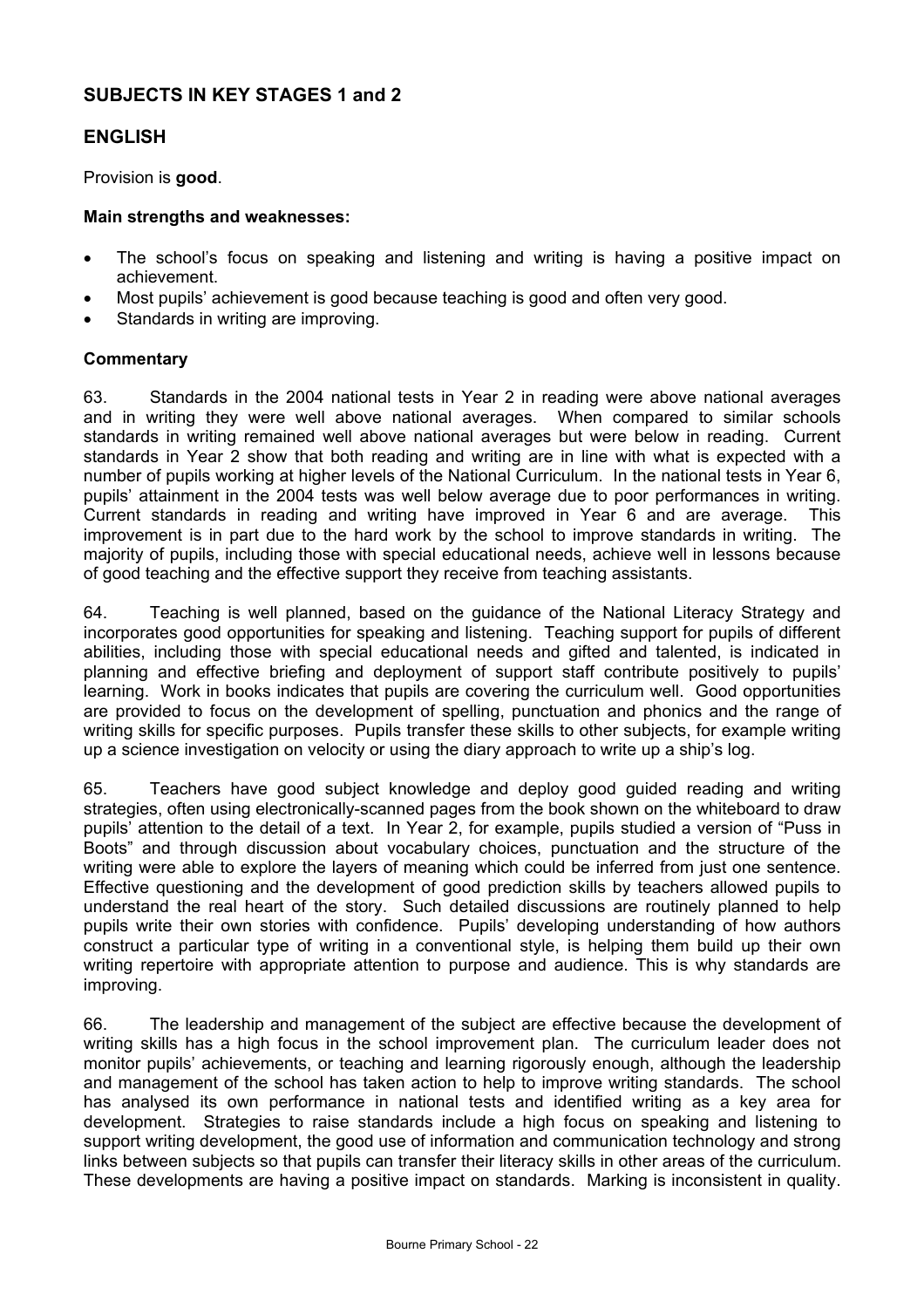Most teachers are very positive about pupils' work, but many of the comments do not give pupils pointers for improvement or acknowledge achievement.

## **Language and literacy across the curriculum**

67. The school has a strong focus on speaking and listening across the curriculum and standards in speaking and listening are very good. Pupils are encouraged to work in small groups and pairs to discuss ideas as lessons develop. In this way they are learning grammar as an integral part of speaking, as well as through writing tasks in lessons. Through such speaking and listening activities teachers and support staff can also assess pupils' understanding and intervene to help them make progress. Opportunity for talk is helpful for most pupils, but particularly for those with special educational needs, who develop an understanding of new concepts at their own pace. Speaking and listening opportunities are built into lesson plans in every subject and the use of roleplay, drama and group discussion characterised many of the effective lessons seen.

68. The school has a high focus on writing and pupils are encouraged to transfer their literacy skills to other subjects of the curriculum. Pupils therefore have good opportunity to practise nonnarrative writing styles suitable for subject-specific purposes. The incorporation of appropriate technical language, which may cause particular difficulties for bi-lingual pupils, even when they are fairly fluent, is introduced with care.

## **MATHEMATICS**

Provision In mathematics is **good**.

## **Main strengths and weaknesses**

- Standards at the end of Years 2 and 6 are above the national average.
- The quality of teaching is good so pupils achieve well.
- The subject is well led and managed. Assessment procedures are good and used well.
- Pupils have good attitudes to their work.
- Marking of pupils' work is inconsistent.

## **Commentary**

69. The standards attained in the 2004 tests taken by Year 2 pupils were well above the national average. Pupils currently in Year 2 are working at levels above those found nationally. Year 6 pupils reached standards well above those found nationally in the 2004 tests and the majority of current Year 6 pupils are working at levels above those expected for their age; a small number are working at levels well above those expected. The good quality teaching and the carefully planned curriculum based on the National Numeracy Strategy are major factors in helping pupils achieve well. Those pupils with special educational needs and those with English as an additional language achieve well as they are provided with work carefully tailored to their needs and are well supported by their teachers and teaching assistants.

70. The good standards reached are as a direct result of the good teaching pupils receive as they move through the school. No unsatisfactory teaching was observed. One third of the lessons were very good. In the good and very good lessons teachers have high expectations of their pupils and set work designed to challenge pupils of all abilities. They create a positive working environment and insist on high standards of work and behaviour at all times. This results in pupils learning at a good rate, as they are able to concentrate without interruption. Support assistants are used very effectively to help pupils achieve well. They are well briefed before lessons and give very good support to the pupils they work with, especially those who have special educational needs. Teachers use a variety of teaching methods to help pupils learn more effectively. They encourage pupils to work in groups, pairs, individually and as a whole class in different parts of each lesson. This leads to considerable interaction between pupils and they are able to discuss and clarify their own ideas about the questions asked by the teachers. The interactive whiteboards are also an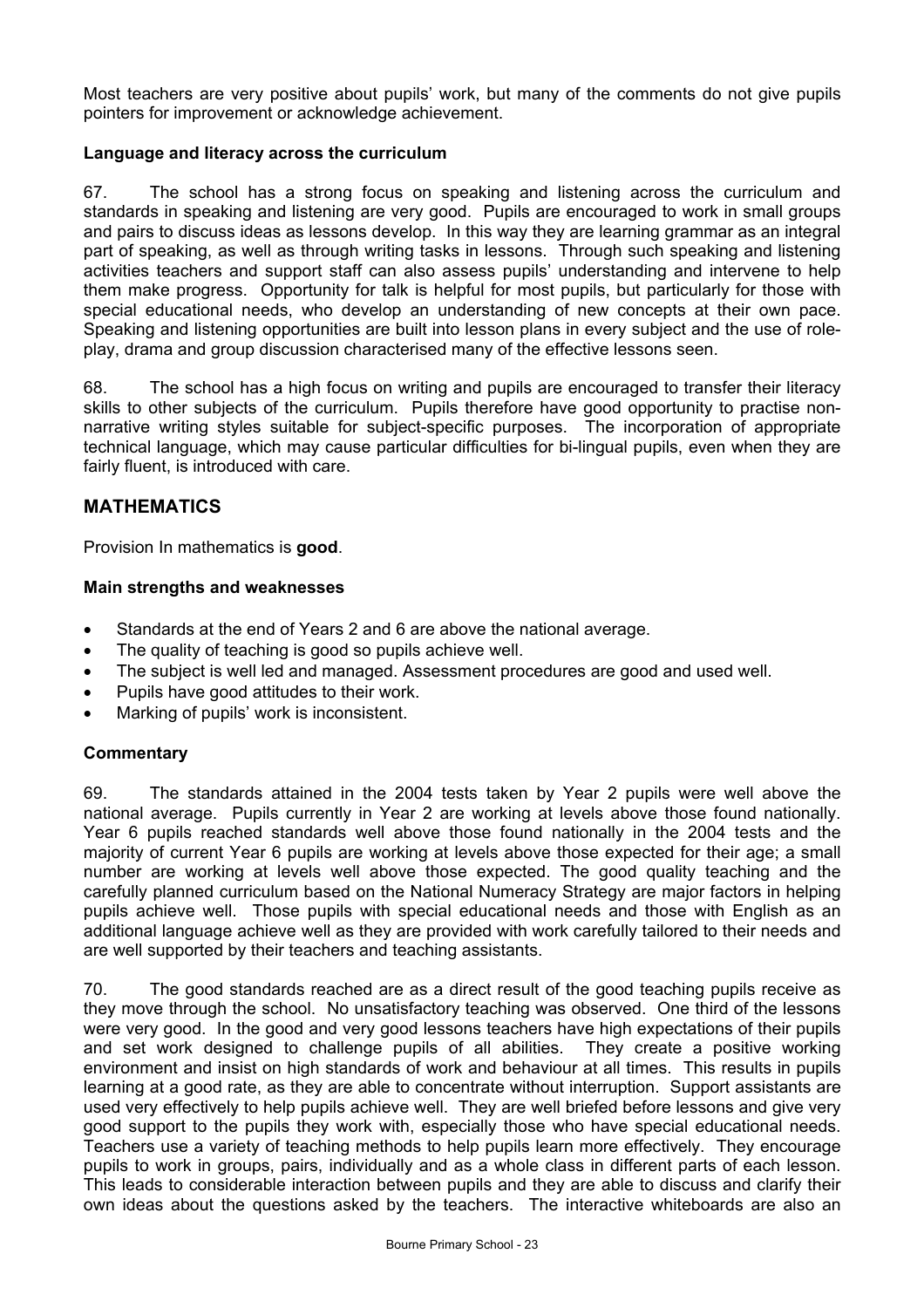effective tool used by teachers to give a strong focus to each lesson, and to present work in an interesting and stimulating manner.

71. The subject overall is well led and managed. Assessments are used well to track individual pupils and monitor their progress. The results of tests, including national, optional and the school's own, are used well to identify areas of strength and those requiring improvement. Action is then taken to improve the provision in such areas. The profile of the subject was successfully raised by a well-attended mathematics evening for parents. They enjoyed learning about the various methods of computation used by the school and felt the evening was a great success. There has been some opportunity for the co-ordinator to monitor teaching and learning in their subject.

72. Pupils respond well to their teachers, are attentive in lessons and are eager to learn. They are proud of their achievements. Pupils enjoy and rise to a challenge. This was clearly seen in a very good Year 4 lesson in which the pupils were finding the missing numbers in 'magic' squares. There was a real buzz of excitement and the pupils were extremely keen to solve the problem. Most pupils present their work neatly in their books and the vast majority successfully complete the work set for them in lessons. Their behaviour in lessons is good and often very good. They are attentive to their teachers and are willing to make useful contributions to discussions.

73. Marking of pupils' work is inconsistent and is not monitored effectively to ensure that all pupils are given useful feedback. Too often marking consists of ticks and a few supportive comments and only occasionally does it give pupils helpful advice on how they can improve their work.

74. There has been a good improvement in mathematics since the last inspection. The school has maintained standards above those found in other schools.

## **Mathematics across the curriculum**

75. The pupils' skills in mathematics are often used in other subjects of the curriculum. Their inclusion is well planned and designed to help pupils make better progress in both mathematics and the other subject involved. Such links are proving useful in making learning more relevant and helping pupils reinforce their skills and understanding. For example, pupils use their mathematics knowledge and skills in science to measure such things as temperature and for drawing graphs of pulse rates.

## **SCIENCE**

Provision in science is **good**.

## **Main strengths and weaknesses**

- Standards at the end of Years 2 and 6 are above the national average.
- Teaching is good and pupils achieve well.
- The curriculum is of a good quality.
- Pupils' attitudes to their work are good.

## **Commentary**

76. Standards in the 2004 national tests by pupils in Year 6 were well above the national average. This was a considerable improvement on the previous year when standards were very low. However, care must be taken when making such comparisons, as the number of pupils in Year 6 was low in 2004. As a result, slight annual variations in performance are magnified as each pupil carries greater weight when overall standards are calculated. Pupils currently in Year 6 are working at standards above those expected for their age. Standards in Year 2 are also above those expected and pupils are learning well in all aspects of science. The high level of investigational work in all years is having a positive impact on standards as pupils are learning in a more effective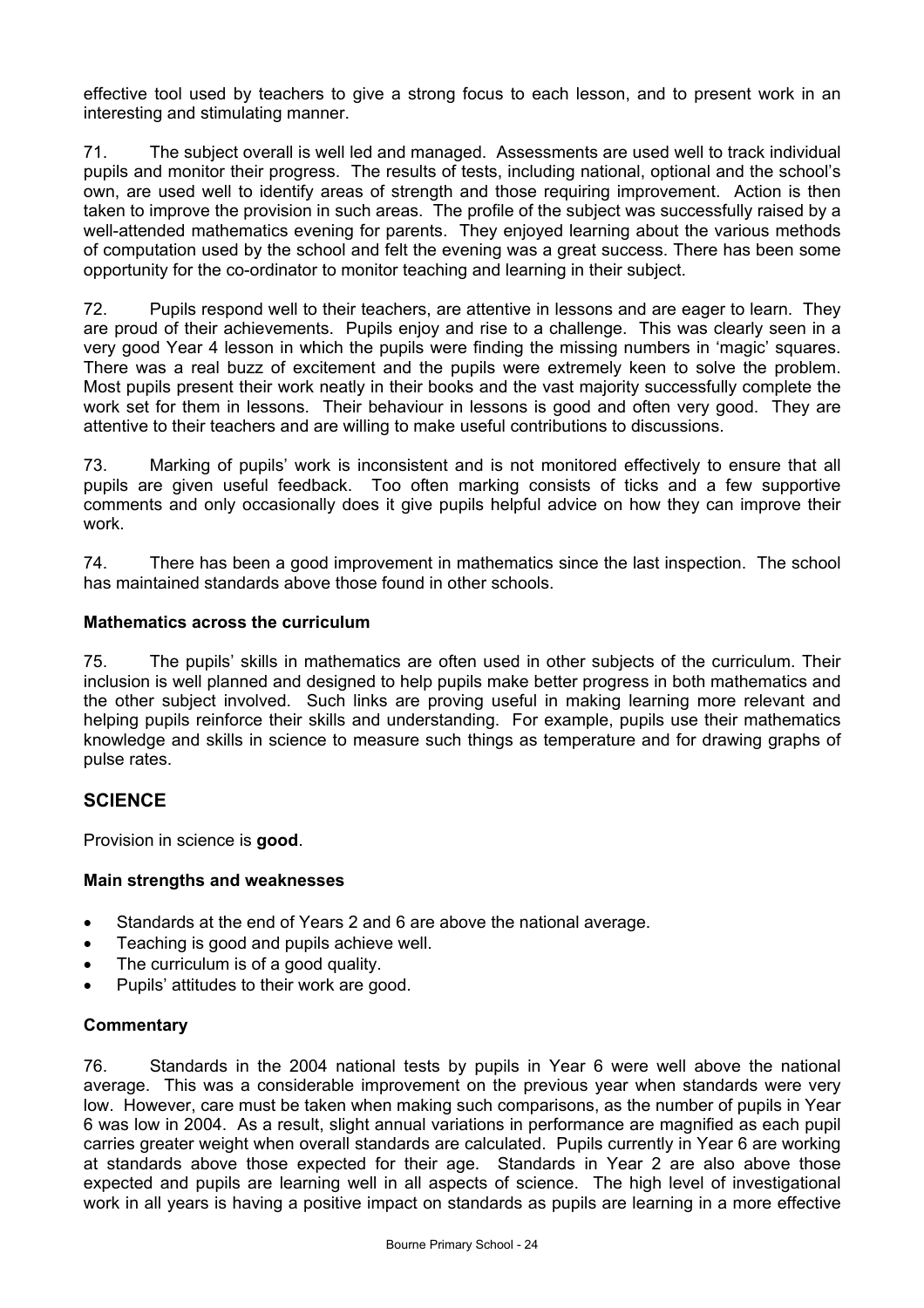and meaningful way. They are actively encouraged to be skilled and thoughtful scientists through collaborative and co-operative learning.

77. The quality of teaching is good. Lessons are well planned, using good quality resources. For example, in a very good Year 2 lesson the teacher made good use of a range of foodstuffs to demonstrate the effects of heating. A great deal of learning took place in an imaginative and entertaining manner with all pupils thoroughly enjoying investigating what happened when ice or chocolate melted or bread became toast. The level of discussion was very mature and many pupils made very pertinent comments showing a good understanding of how materials can change. Teachers manage their classes well and create a good working atmosphere in which pupils can learn effectively. Relationships are particularly strong and there is a great deal of mutual respect evident in classes. Teachers use information and communication technology resources very well in their lessons. For example, computer-linked microscopes show pupils the difference between sugar crystals and grains of sand, and the interactive whiteboards are used most effectively by teachers to introduce new work and show pupils what they are expected to learn.

78. The science curriculum is well planned to meet the needs of all pupils. It is interesting and based on a high level of pupil involvement. In lessons the pupils are given activities that interest and excite them. When appropriate, useful links are made with other subjects. For instance, when the Year 5 pupils were finding out about food they investigated the causes of scurvy and this was linked to their history work on exploration. It also made a good contribution to literacy studies as pupils wrote a ship's log about the effects of the condition on the sailors.

79. Pupils throughout the school respond well to the opportunities they are given to learn science. It was wonderful to see the Year 4 pupils sinking to the floor as one when their teacher asked them to show how a liquid behaved compared to a solid. Their reaction took the teacher by surprise as they were only expected to move apart. They showed a greater understanding of the phenomena than would be usual for their age. Pupils have a good attitude to their work and present their findings neatly and accurately. They are eager learners and work together on investigations in a responsible manner. They support each other, share resources fairly and sensibly discuss their work and findings. Pupils are proud of their achievements.

80. There has been a good improvement in the provision since the last inspection. More able pupils are now constantly challenged in their work. The use of information and communication technology in science lessons is now a normal part of learning as it is included on a regular basis.

## **INFORMATION AND COMMUNICATION TECHNOLOGY**

Provision for information and communication technology (ICT) is **good**.

## **Main strengths and weaknesses:**

• There are good opportunities to use information and communication technology across the curriculum, which enhance learning in other subjects.

## **Commentary**

81. Pupils, including those with special educational needs and those from an ethnic minority background, achieve standards which are in line with expected levels for their age by the end of Year 2 and Year 6. By the age of seven most pupils can carry out basic operations successfully and with confidence. For example, they can load and save their work, type words and sentences and insert capital letters. In Year 6 pupils were observed using an interactive programme confidently to construct an angle and measure it accurately with a protractor. Higher attaining pupils built on their knowledge of angle rotation to move a car across a grid giving specific directions. Such active involvement in learning is characteristic of the lessons observed and helps pupils achieve well.

82. Teaching is good overall, reflecting most teachers' confidence and command of the subject. In dedicated lessons teachers demonstrated good knowledge of information and communication technology and its applications, enabling them to make good use of the resources.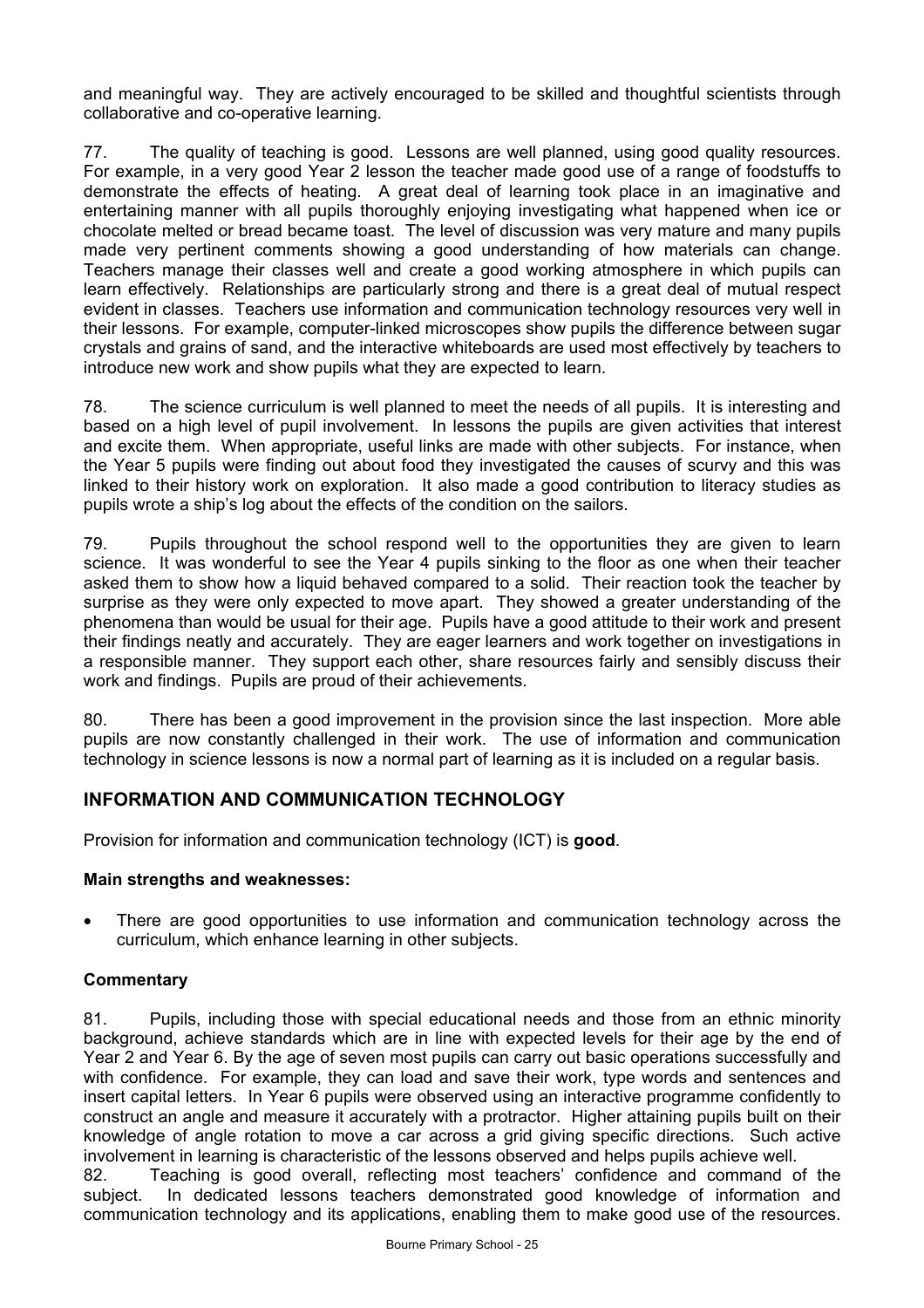The subject is used well to teach subject skills as well as knowledge in other curriculum areas. For example, in a lesson where pupils were using simulations to find out about life in Roman times, the focus was on historical detail as well as the information and communication processes they were learning to use.

83. Teachers make effective use of information and communication technology to demonstrate and explain new ideas and to bring the curriculum alive. For example, in a history lesson pupils used the Internet to research "toys past and present" and in a mathematics lesson used a programme to allow them to construct an angle and measure it by reading a protractor. This practical application helped pupils understand the important mathematical concept of angle rotation. Planning indicates that pupils experience one dedicated information and communication technology skills lesson and two opportunities a week to use it in other areas of the curriculum.

## **Information and communication technology across the curriculum**

84. The school has invested in a wide range of resources which are used very well to support teaching across the curriculum. Activities in lessons use pupils' skills and previous knowledge to increase their learning in a wide range of subjects.

## **HUMANITIES**

85. One lesson was seen in geography and one in history so it is not possible to give an overall judgement about the quality of the provision. School plans were studied and pupils' work in books and displays was looked at.

86. **Geography** is taught regularly with an appropriate emphasis on geographical skills. Maps are used in displays to help pupils learn about their world and gain some understanding of scale and direction. Year 1 pupils study the local area and draw plans showing their route to school. In the good lesson seen pupils were reinforcing their understanding of the area, identifying safe places to play and following the route of their recent walk. The teacher used the interactive whiteboard most effectively to show photographs taken on the walk. Barnaby and his cousin Basil Bear are used to great effect to help pupils in Years 1 and 2 gain an understanding of where various countries are located. The bears travel extensively and send postcards back to the school from a wide variety of countries. Many pupils follow their exploits with interest. Year 4 pupils study world communications and plan a journey to a foreign country such as India. As pupils move through the school they build systematically on their knowledge and skills. Understanding of world geography is particularly good as in all years the pupils regularly find out from maps where various events took place.

87. In **history** pupils develop a good chronological understanding, and an awareness of when events happened in relation to each other. Good historical enquiry skills are encouraged throughout the school. For example, in the very good Year 2 lesson the pupils used their knowledge of past and present to explain the differences between how people lived during the Great Fire of London and how we live now. They also used their scientific knowledge of the properties of materials to suggest why the fire spread so quickly. The use of time lines helps pupils to place events in order and gain some insight into how long ago a particular event occurred. Year 3 pupils find out about various aspects of life in Ancient Egypt and research independently how the Romans lived in Britain. In Year 5 the pupils research life in Tudor times to a good depth. They use the Internet as well as books to find out information, and are totally absorbed by the period. They are able to use a variety of sources to draw their own conclusions and to raise questions that form the basis of the next piece of their research. By the time pupils leave the school, they have built up a good body of knowledge, as well as an understanding of how events in history have a relevance to our lives today.

88. The co-ordinator for history and geography has not had sufficient opportunities to monitor teaching, learning or work in their subjects.

## **RELIGIOUS EDUCATION**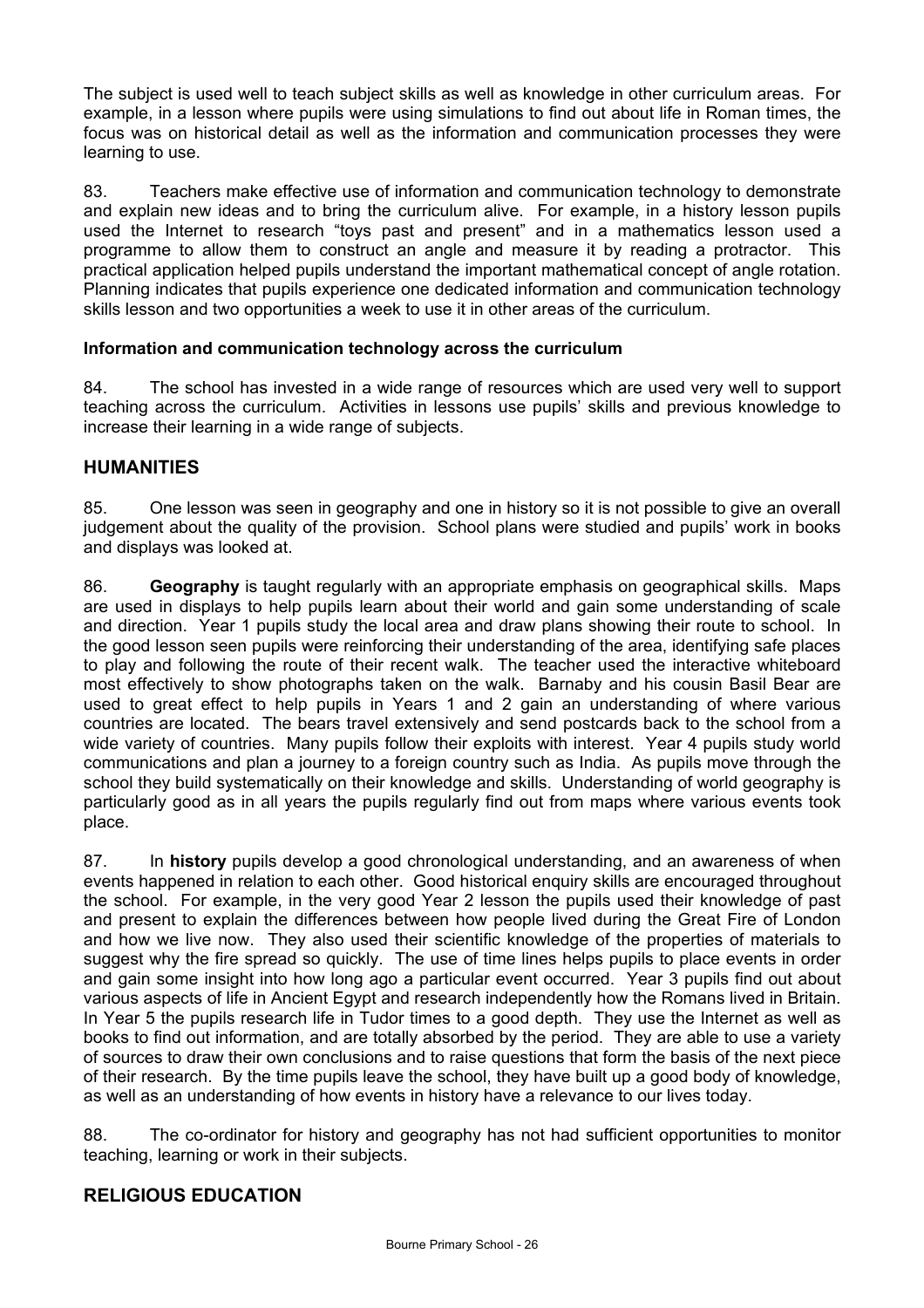## Provision is **good.**

## **Main strengths and weaknesses**

• Teaching is imaginative and positively supports pupils' learning.

## **Commentary**

89. The school has a detailed scheme of work which meets the requirements of the locally agreed syllabus and brings good breadth to pupils' learning. Standards of work achieved are broadly in line with those identified in the locally agreed syllabus and this is a similar picture to the last inspection. Work in books and in lessons indicates that each area of the curriculum is being taught well. Pupils have good opportunities for speaking and listening, allowing them to draw on their own experiences as they are introduced to new ideas. For example, one pupil's knowledge of his parents' pilgrimage to Mecca as part of their religious observance was shared with the rest of the class. In another lesson, pupils' understanding of symbols in everyday life was drawn on when they spoke about the way Christ used symbols to describe Himself as the Good Shepherd, the Bread of Life and the Light of the World. Pupils' discussions showed that they were building on what they already knew about Jesus to understand the symbolic references.

90. Teaching and learning are good and pupils achieve well because of the imaginative way new ideas are presented in lessons. For example, in a very good lesson in Year 4 strong links were made between geography, literacy and information and communication technology in the pupils' study of Hinduism. These links brought greater meaning to their new learning. Pupils discussed Durga, the Warrior Goddess, looking at projected images to help them understand the characteristics of the Hindu gods. Good questioning by the teacher and scrutiny of images of the shrine figures helped pupils to understand why she is powerful and the aspects of Hindu deities that she represents. This work made good links to pupils' personal and social development as they considered the characteristics of their own behaviour which Durga would encourage as well as those she would condemn.

91. Leadership and management are good. The co-ordinator has planned teaching strategies for each unit of work, including enhanced opportunities for speaking and listening and strong information and communication technology links. Resources for each unit of work are being built up to help pupils come to know about sacred writings, artefacts and buildings for worship of each religion studied. The agreed syllabus places a strong emphasis on pupils' personal experience to build up awareness of how there are features common to the major religions. For example, special clothes and food for special occasions, visiting family and friends at particular times of the year and guidance on how to behave well from the Holy Q'uran as well as from the commandments in the Bible. The development of a positive attitude to the values and beliefs of all faiths is realised through imaginative teaching, including the use of role-play, discussions and simulations. This is particularly important in a multi-faith school. Celebrations in the different faith calendars are brought into the assembly programme, for example Diwali, Eid, Hanukkah, Christmas and Easter. Currently the co-ordinator is working on an assessment programme which will allow teachers to record progress and report to parents in more detail.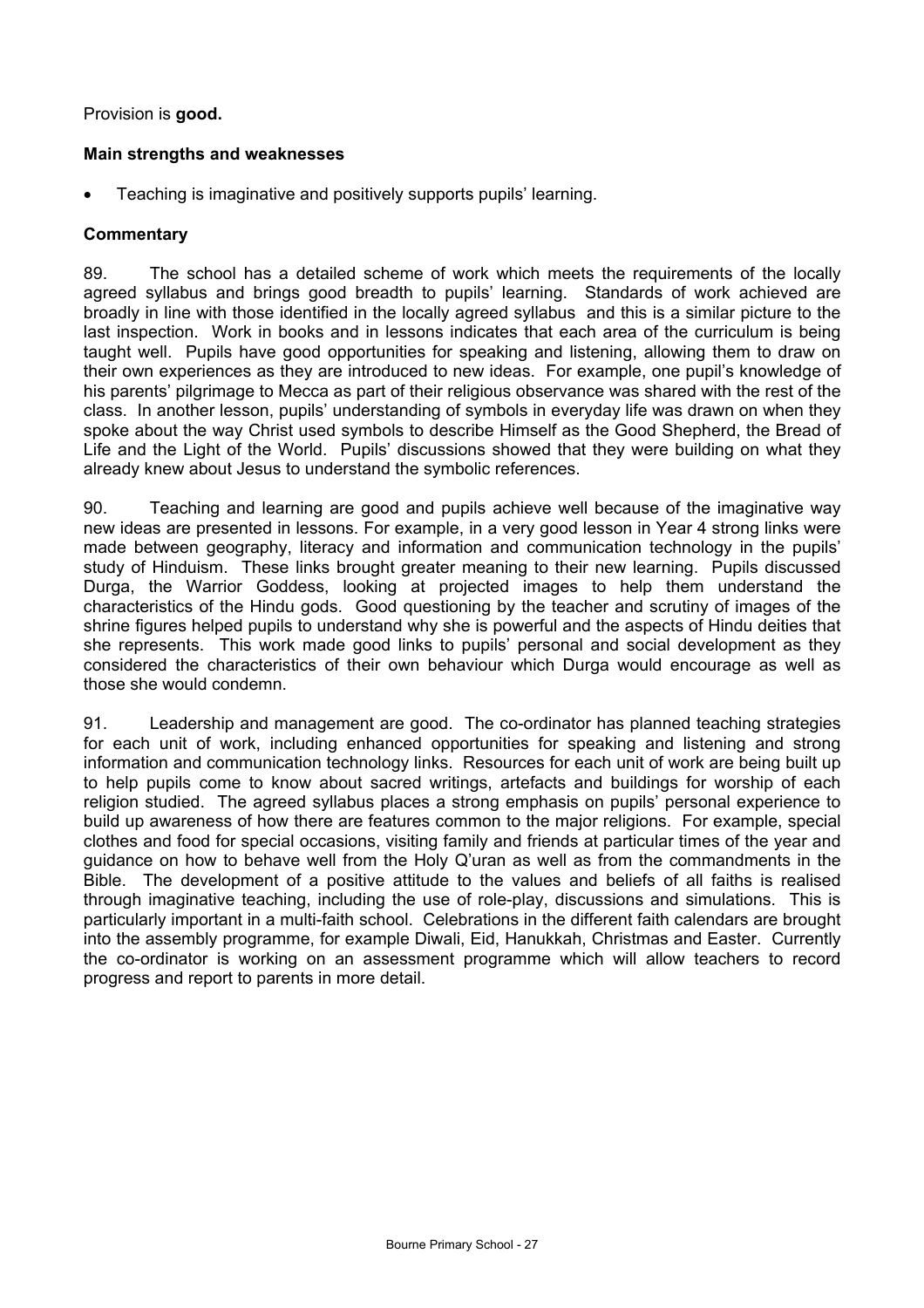## **CREATIVE, AESTHETIC, PRACTICAL AND PHYSICAL SUBJECTS**

92. Art and design, design and technology and physical education subjects were only sampled and so judgements have not been made on provision.

93. Standards in **art and design** are in line with national expectations by Year 2 and Year 6. This is similar to standards at the time of the last inspection. Pupils achieve well and are offered a variety of experiences to learn, develop and display skills using a wide range of media such as sketching, painting, three dimensional work and opportunities to try working in the style of other artists. Art is linked very well to work in other subjects. The school has had successful 'theme weeks' in which art has featured prominently and has been enjoyed by pupils, parents and staff. There is a creative club which is popular and well attended and pupils have the opportunity to extend their creative skills at this time. No lessons were seen in **design and technology.**  Examples of pupils' work from photographs show that they have opportunities to work in clay and produce three dimensional works. However, there is little opportunity for pupils to evaluate their work and decide how the items could be improved.

## **MUSIC**

Provision in music is **good.** 

## **Main strengths and weaknesses**

- Standards in music, particularly singing, are good.
- Teaching is good and pupils achieve well.
- A good quality curriculum and the extra-curricular provision contribute well to pupils' learning.
- The choir is very good indeed.

## **Commentary**

94. Pupils reach good standards in music by the time they leave the school. All become skilled singers and perform tunefully and with sensitivity in concerts and assemblies. Around a third of the school play a tuned instrument and these pupils also perform in assemblies and to parents and carers in concerts. They perform to a good standard and are able to read standard notation. The school concerts and productions are of a high standard and are much enjoyed by both pupils and their parents and carers.

95. Teaching by a skilled and talented specialist music teacher is good with one lesson seen being very good. Pupils respond well to the good teaching and the majority try their hardest to succeed in the tasks set for them. Planning is good and the work is at a suitable level for the abilities of the pupils. The visiting music teachers are also good and the pupils learn at a good rate. A group of new clarinet players from Year 4 were observed both playing and reading music to a good standard, considering the short time they had been learning.

96. The music curriculum is of a good quality and all aspects of the subject are taught throughout the year. Lessons are of a suitable length for a theme to be developed and to allow pupils to have sufficient 'hands on' time with instruments to successfully develop their skills. The extra-curricular music is very good and pupils have opportunities to play in the school orchestra and sing in the choir. The choir is very good indeed and last year competed with distinction in the local music festival to the credit of the school. A good range of visiting music teachers take groups each week and the instruments available for pupils to learn include recorder, flute, violin, clarinet, keyboard and brass instruments.

97. Music by famous composers and music from other lands is included in the music curriculum but the opportunity to help all pupils learn more about these is limited. For example, music is not often played to pupils as they enter and leave the hall for assemblies so that they become familiar with a range of composers, styles and instruments.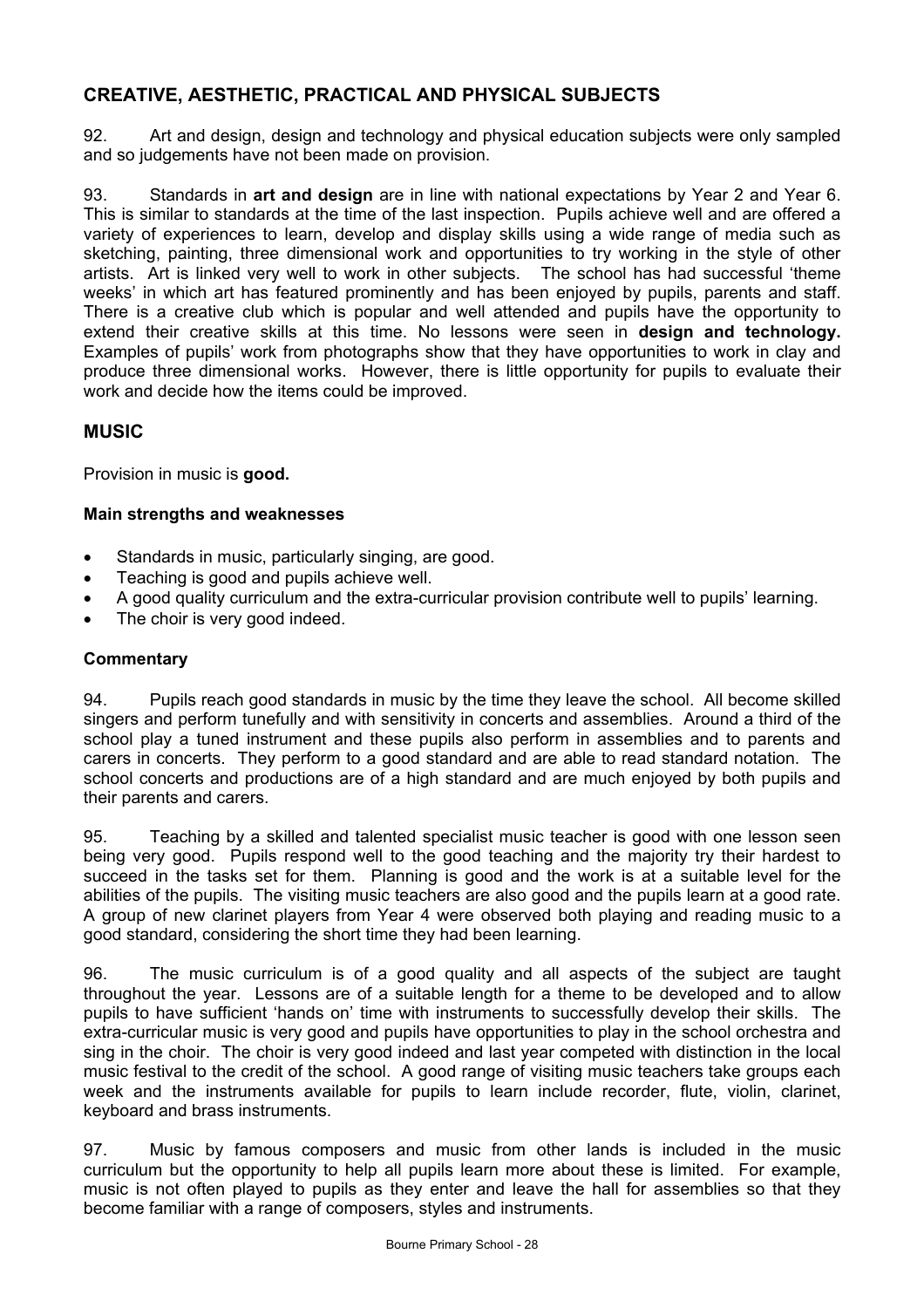98. **Physical education** was not a focus of this inspection and only one lesson was observed. Evidence from scrutiny of curriculum documentation indicates that all aspects of the subject are taught throughout the school. Extra-curricular sporting activities are also planned. Pupils in Years 5 and 6 have swimming lessons and most achieve the statutory minimum skill of a 25-metre swim. In the one Year 6 games lesson observed, pupils achieved expected levels in throwing and catching a ball with control, developing their skills further by moving across the hall. More could have been achieved in this lesson if the teachers' expectations for behaviour had been higher.

## **PERSONAL, SOCIAL AND HEALTH EDUCATION AND CITIZENSHIP**

Provision is **good.**

## **Main strengths and weaknesses**

- Pupils have regular opportunities to discuss personal and social issues in weekly discussion sessions entitled Circle Time and through the assembly programme.
- Strong relationships between staff and pupils enhance their learning and are highly motivating.

## **Commentary**

99. There are weekly opportunities for pupils to discuss relevant issues such as friendship, the impact of actions on others and hurt feelings. In the week of inspection an assembly focus on anger was followed up in a Year 2 circle time, where pupils discussed when they felt angry and how they dealt with this emotion. They gave thoughtful responses, recognising anger as a negative emotion which can leave an individual distressed and a problem unresolved. Staff encouraged pupils to seek support when feeling anger. One explained to his friends, "It's no good having anger inside all day." The teacher's sensitive response helped one pupil to understand that anger, because a vet had put down his pet, was understandable, but that his action was necessary to relieve the pet's suffering.

100. Staff have very good relationships with pupils, which allow them to discuss difficult experiences and ideas with confidence. Teachers share personal experiences with pupils and through these build up strong relationships which enhance learning. For example, in a Year 6 lesson the teacher helped pupils understand that value is not always measured in monetary terms. He spoke of his personal experience of travelling and showed pupils a range of ordinary objects which were precious to him, a photograph and a passport. Such personal insights engaged pupils' attention and were highly motivating.